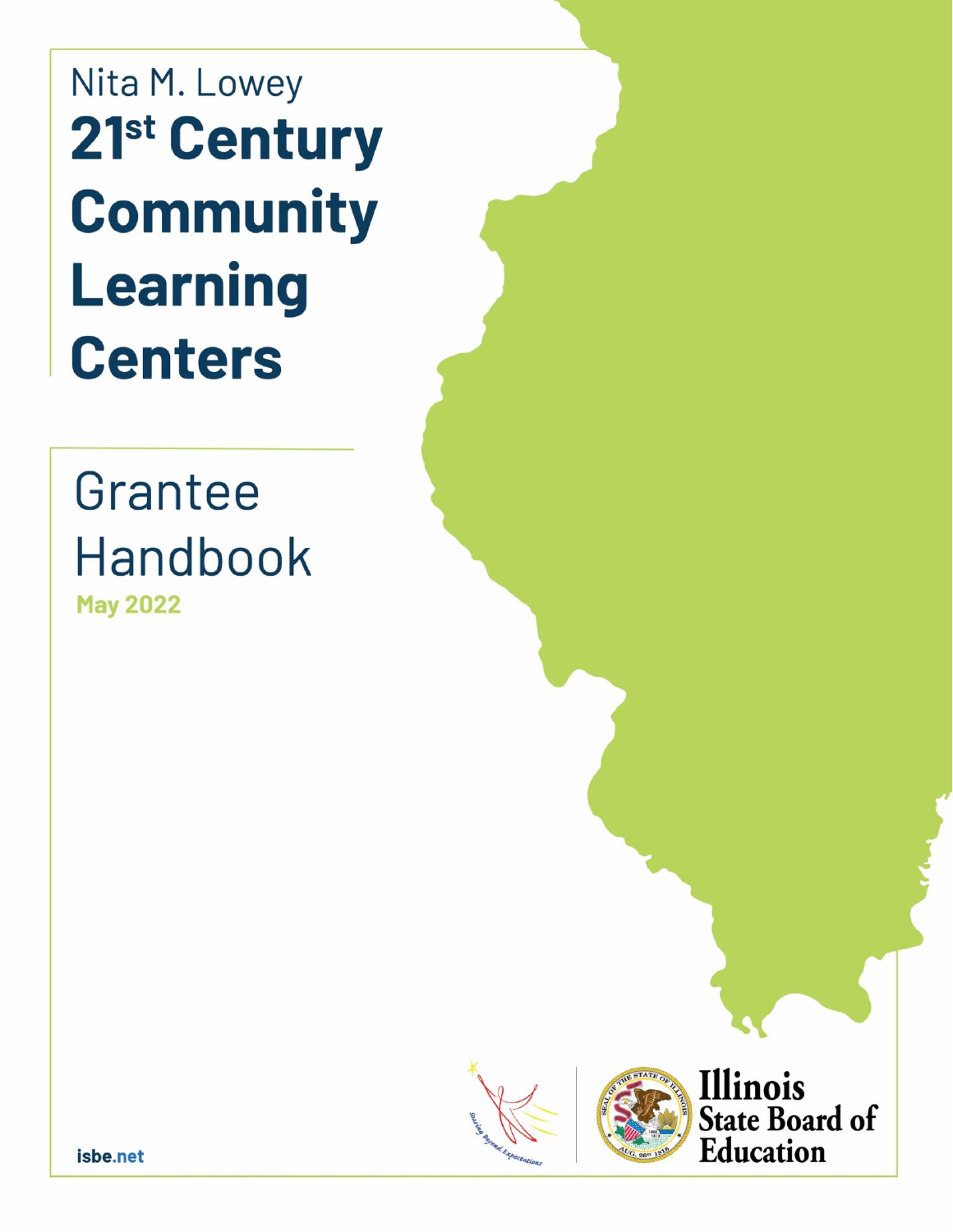## **Table of Contents**

| ISBE Wellness Department 21 <sup>st</sup> Century Community Learning Centers Website and Contact  2 |  |  |
|-----------------------------------------------------------------------------------------------------|--|--|
|                                                                                                     |  |  |
|                                                                                                     |  |  |
|                                                                                                     |  |  |
|                                                                                                     |  |  |
|                                                                                                     |  |  |
|                                                                                                     |  |  |
|                                                                                                     |  |  |
|                                                                                                     |  |  |
|                                                                                                     |  |  |
|                                                                                                     |  |  |
|                                                                                                     |  |  |
|                                                                                                     |  |  |
|                                                                                                     |  |  |
|                                                                                                     |  |  |
|                                                                                                     |  |  |
|                                                                                                     |  |  |
|                                                                                                     |  |  |
|                                                                                                     |  |  |
|                                                                                                     |  |  |
|                                                                                                     |  |  |
|                                                                                                     |  |  |
|                                                                                                     |  |  |
|                                                                                                     |  |  |
|                                                                                                     |  |  |
|                                                                                                     |  |  |
|                                                                                                     |  |  |
|                                                                                                     |  |  |
|                                                                                                     |  |  |
|                                                                                                     |  |  |
|                                                                                                     |  |  |
|                                                                                                     |  |  |
|                                                                                                     |  |  |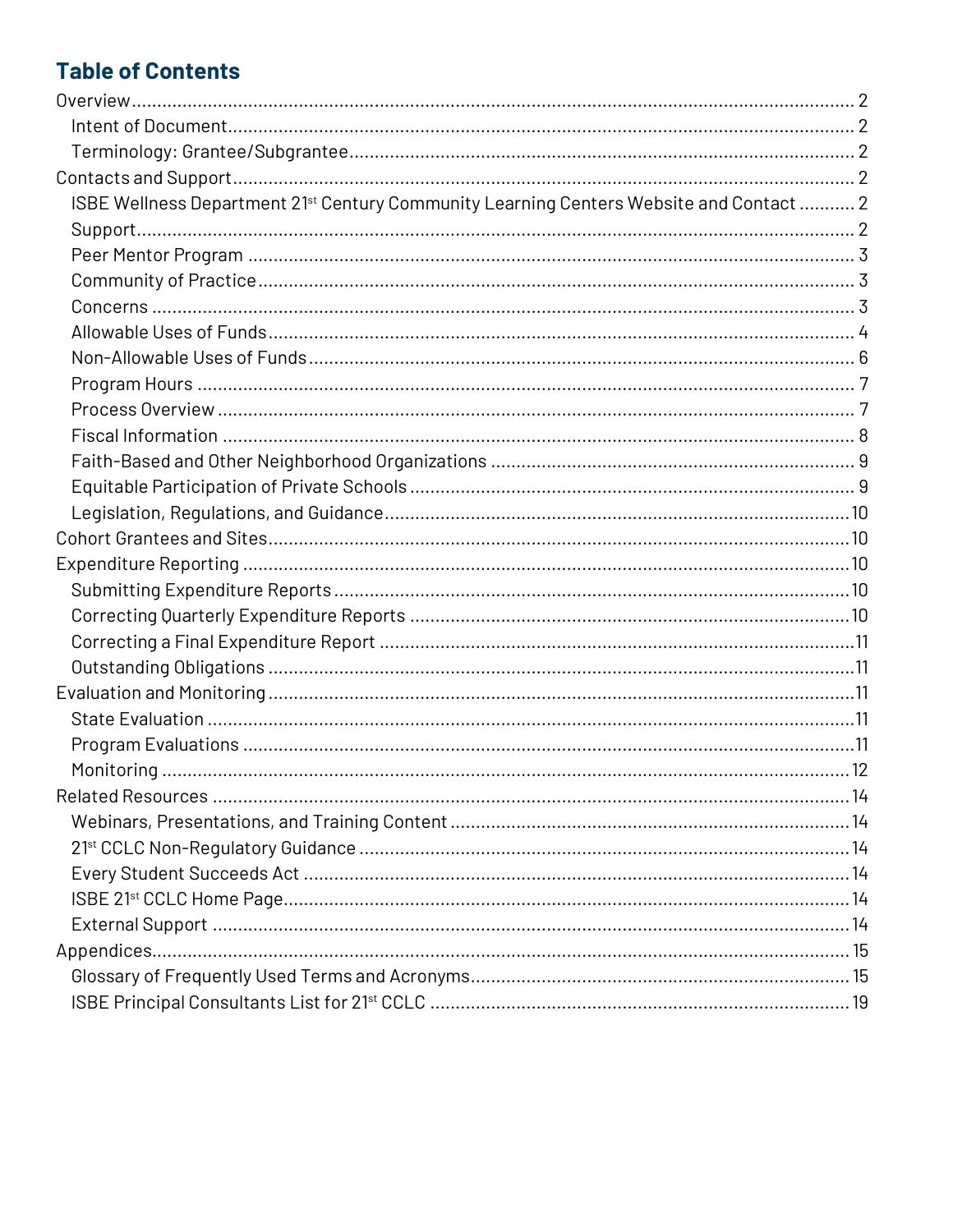## **Overview**

### **Intent of Document**

This document is intended to provide guidance and supplemental reference for all Nita M. Lowey 21st Century Community Learning Centers (21st CCLC) grantees to maximize the efficacy of grantee programs, reporting, communication, and availability of support where required. **It is not intended to serve as a full reference that grantees would solely rely on.**

While academic services and enrichment opportunities for students and families may be the cornerstone of 21st CCLC programs, it is highly important as well for program directors and site coordinators to consider and plan for the health and wellness of the students, parents, and staff they serve and work alongside. Partnering with school day staff on health and wellness initiatives will support and make possible a high-quality 21st CCLC program. Grantees can find information on developing health and wellness plans for their 21st CCLC program from [You for](https://y4y.ed.gov/y4yclickandgo/partnering-with-the-school-day-health-and-wellness/3754)  [Youth.](https://y4y.ed.gov/y4yclickandgo/partnering-with-the-school-day-health-and-wellness/3754)

#### **Terminology: Grantee/Subgrantee**

ISBE receives funding for Nita M. Lowey 21st Century Community Learning Centers through a federal grant. ISBE then disburses those monies through subgrants. For the purposes of this handbook, "grantee" and "subgrantee" should be seen as interchangeable, referring to entities (such as Local Education Agencies (LEAs), communitybased organizations, etc.) that receive grant funding from ISBE.

## **Contacts and Support**

**ISBE Wellness Department 21st Century Community Learning Centers Website and Contact** <https://www.isbe.net/Pages/21st-Century-Community-Learning-Centers.aspx>

The ISBE Wellness Department may be contacted via email directed to the grantee's principal consultant or by calling (217) 782-5270.

### **Support**

Each grantee is assigned a principal consultant from ISBE's staff who specializes in 21st CCLC programs. The principal consultant should be the first point of contact for grantees for technical assistance and questions related to 21st CCLC grant applications and awards. If, for any reason, a grantee is unable to locate the name or contact information for their assigned principal consultant, they are advised to contact the ISBE Wellness Department at the phone number above.

Grantees that need support with any of the below items/requirements should contact the following people/entities:

- General Inquiries: [21stCCLC@isbe.net](mailto:21stCCLC@isbe.net)
- Benchmarking Data Tool
	- o General Support: Kathryn Elvidge a[t kelvidge@isbe.net](mailto:kelvidge@isbe.net)
	- o Web/Tech Support: Kerry Ralls at [kralls@niu.edu](mailto:kralls@niu.edu)
- Evaluations: EDC at [21stCCLC.evaluations@edc.org](mailto:21stCCLC.evaluations@edc.org)
- Monitoring
	- o Tier I: ISBE-Assigned Principal Consultant
	- o Tier II & Tier III: Consult with ISBE-Assigned Principal Consultant
- Expenditure Reports
	- o [Funding and Disbursements](https://www.isbe.net/Pages/Funding-and-Disbursements-Contact-Information.aspx)
		- Consultant responsible for Nita M. Lowey 21<sup>st</sup> Century Community Learning Centers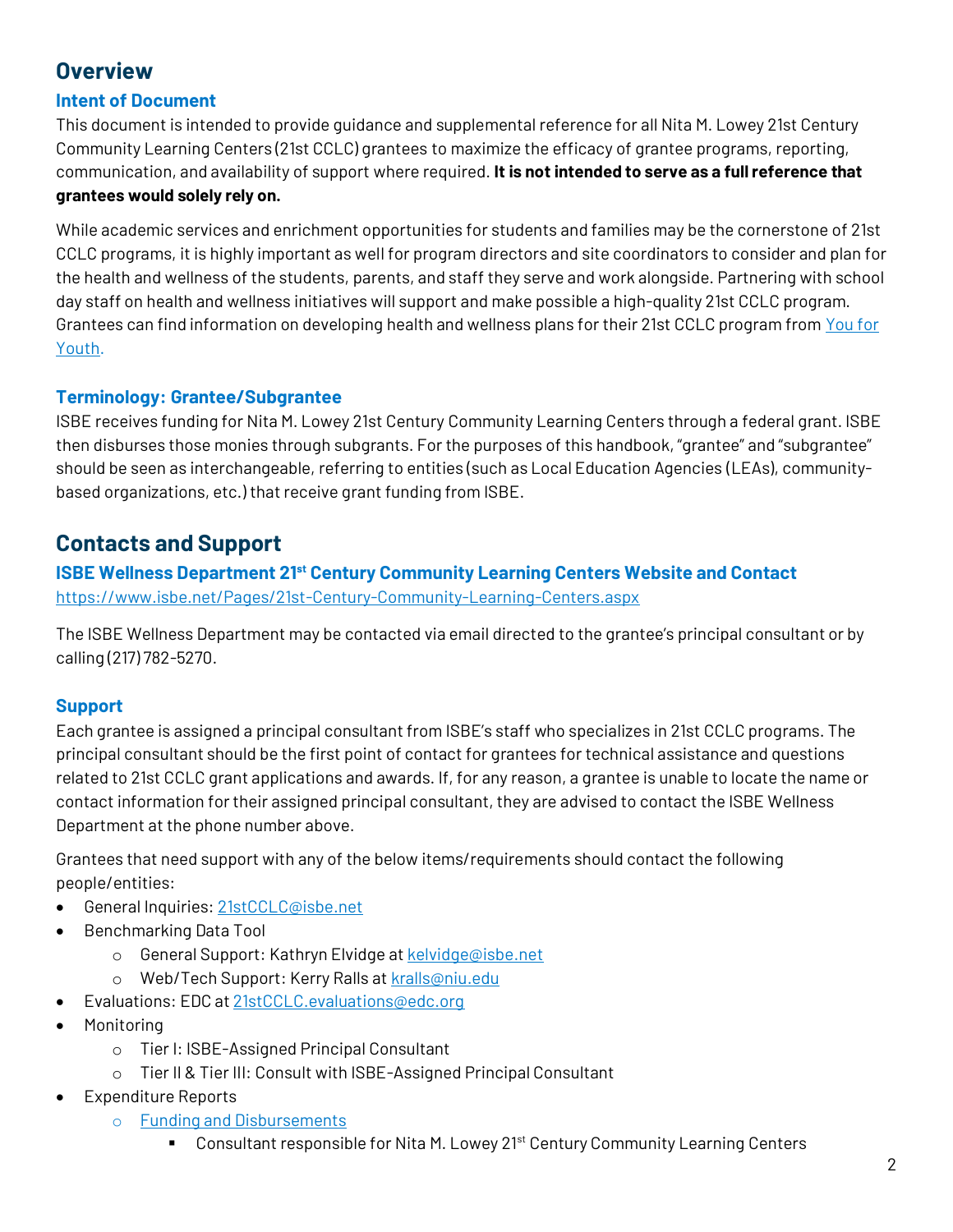• IWAS Application: ISBE-Assigned Principal Consultant

#### **Peer Mentor Program**

ISBE facilitates a Peer Mentor Program in which new project directors are paired with more experienced project directors. Note that the grant does not need to be a new grant, just that the project director is new to the program. This program is one approach in an overall technical assistance initiative to support quality program development and enhance program capacity. The program is designed to identify and build upon the strengths and assets of both mentors and mentees. This mutually supportive relationship allows otherwise unrelated 21st CCLC programs to collaborate and share ideas to strengthen the programmatic, fiscal, and sustainability elements of their programs.

#### **Community of Practice**

ISBE launched the Illinois 21st CCLC Community of Practice (CoP) in fiscal year 2018 as an extension to the Peer Mentor Program. The purpose of the CoP is to create local networks of support and resources for Illinois 21st CCLC grantees. The statewide program is organized in four regions -- North, Central, South, and Cook County and Surrounding Areas --to maximize networking opportunities for grantees. Project directors in each region are identified, vetted, and placed under contract as CoP facilitators using the same criteria and selection process as is used for peer mentors. CoP facilitators serve as arbiters of evidence-based resources and professional learning within their region. They participate in monthly calls to support professional learning opportunities and host at least one face-to-face regional meeting each contract year.

#### **Concerns**

The ISBE Wellness Department is committed to open communication with Nita M. Lowey 21st CCLC subgrantees. Disagreements that arise relating to CCLC programs, services, and staff members need to be resolved in a timely fashion. In the rare event that grantees and their partner organizations have disagreements about the execution of the grant, please refer to the following procedures, which have been established to help resolve the disagreements.

1. Grantee must have a meeting with school site to discuss any issues or concerns. This meeting should include the project director, site coordinator, school principal, and a district-level representative. In cases involving a Chicago Public Schools (CPS) school, the CPS Community Schools Manager should be involved in this meeting.

• As a result of this meeting, grantee must create a plan that addresses all concerns and outlines remedies. 2. If the parties are unable to come to a resolution, the project director, school principal, and ISBE consultant must hold a meeting.

• As a result of this meeting, grantee must create a plan that either represents a mutual dissolution of the site or outlines how the partnership will proceed.

In extremely rare cases, a decision will be made to dissolve the partnership. If that is the case, the following must occur:

1. School provides an official letter to grantee stating that the partnership will be dissolved. School acknowledges that it will no longer receive 21<sup>st</sup> CCLC services for at least one grant year.

2. Grantee will retain a copy of the site dissolution letter for its files and upload a copy to the IWAS application, noting changes on appropriate IWAS application pages. Grantee will also provide a copy via email to ISBE.

The Nita M. Lowey 21st Century Community Learning Centers provide a range of high-quality services to support student learning and development, including tutoring and mentoring, homework help, academic enrichment (such as hands-on science or technology programs), and community service opportunities, as well as music, arts,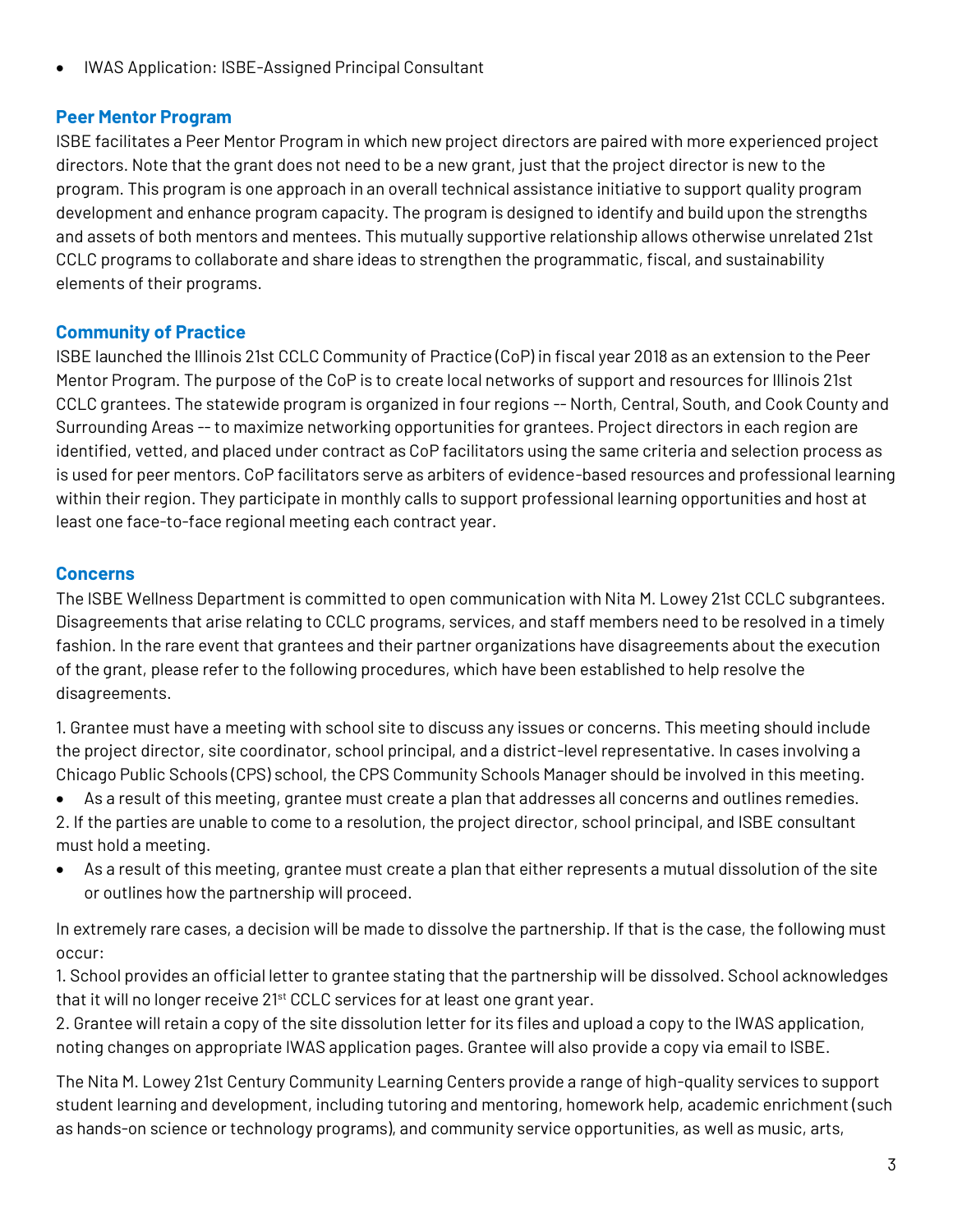sports, and cultural activities. At the same time, centers help working parents by providing a safe environment for students during non-school hours or periods when school is not in session.

The law was authorized by Title IV, Part B of the Elementary and Secondary Education Act (ESEA), as amended by the Every Student Succeeds Act (ESSA) (20 U.S.C. 7171-7176). Its specific purposes are to:

1. Provide opportunities for academic enrichment, including providing tutorial services to help students (particularly students in high-poverty areas and those who attend low-performing schools) meet state and local student performance standards in core academic subjects, such as reading and mathematics;

2. Offer students a broad array of additional services, programs, and activities. These include youth development activities; drug and violence prevention programs; counseling programs; art, music, and recreation programs; technology education programs; and character education programs that are designed to reinforce and complement the regular academic program of participating students; and

3. Offer families of students served by community learning centers opportunities for literacy and related educational development.

Each eligible organization that receives an award may use the funds to carry out a broad array of before-/ afterschool activities (or activities during other times when school is not in session) that advance student achievement within this scope as defined by the U.S. Department of Education. The following lists include allowable/nonallowable uses of funds and are not meant to be considered exhaustive.

- Remedial education activities and academic enrichment learning programs, including providing additional assistance to students to allow the students to improve their academic achievement;
- Mathematics and science education activities;
- Arts and music education activities;
- Entrepreneurial education programs;
- Tutoring services (including those provided by senior citizen volunteers) and mentoring programs;
- Programs that provide after-school activities for limited English proficient students that emphasize language skills and academic achievement;
- Recreational activities;
- Telecommunications and technology education programs;
- Expanded library service hours;
- Programs that promote parental involvement and family literacy;
- Programs that provide assistance to students who have been truant, suspended, or expelled, to allow them to improve their academic achievement; and
- Drug and violence prevention programs, counseling programs, and character education programs.

### **Allowable Uses of Funds**

Grant funds may be used to provide the types of programs and activities explained in the Program Specifications section of the Notice of Funding Opportunity (NOFO)/Request for Proposals (RFP). Accordingly, 21st CCLC grant funds may be used for the following costs. (Again, this list is not meant to be seen as exhaustive.)

1. **Program Implementation Costs:** Supplies and materials necessary to implement the program may be proposed.

2. **Indirect Costs:** Indirect costs may be requested for some 21st CCLC activities. Indirect costs are subject to the indirect costs rate established by ISBE. For more information on indirect costs, review th[e State and Federal](https://www.isbe.net/Documents/fiscal_procedure_handbk.pdf)  [Grant Administration Policy, Fiscal Requirements, and Procedures handbook.](https://www.isbe.net/Documents/fiscal_procedure_handbk.pdf)

3. **Administration Costs:** General administration costs (i.e., Function 2300), which are direct costs associated with the overall administration of the 21st CCLC program, may be proposed. These costs, however, must be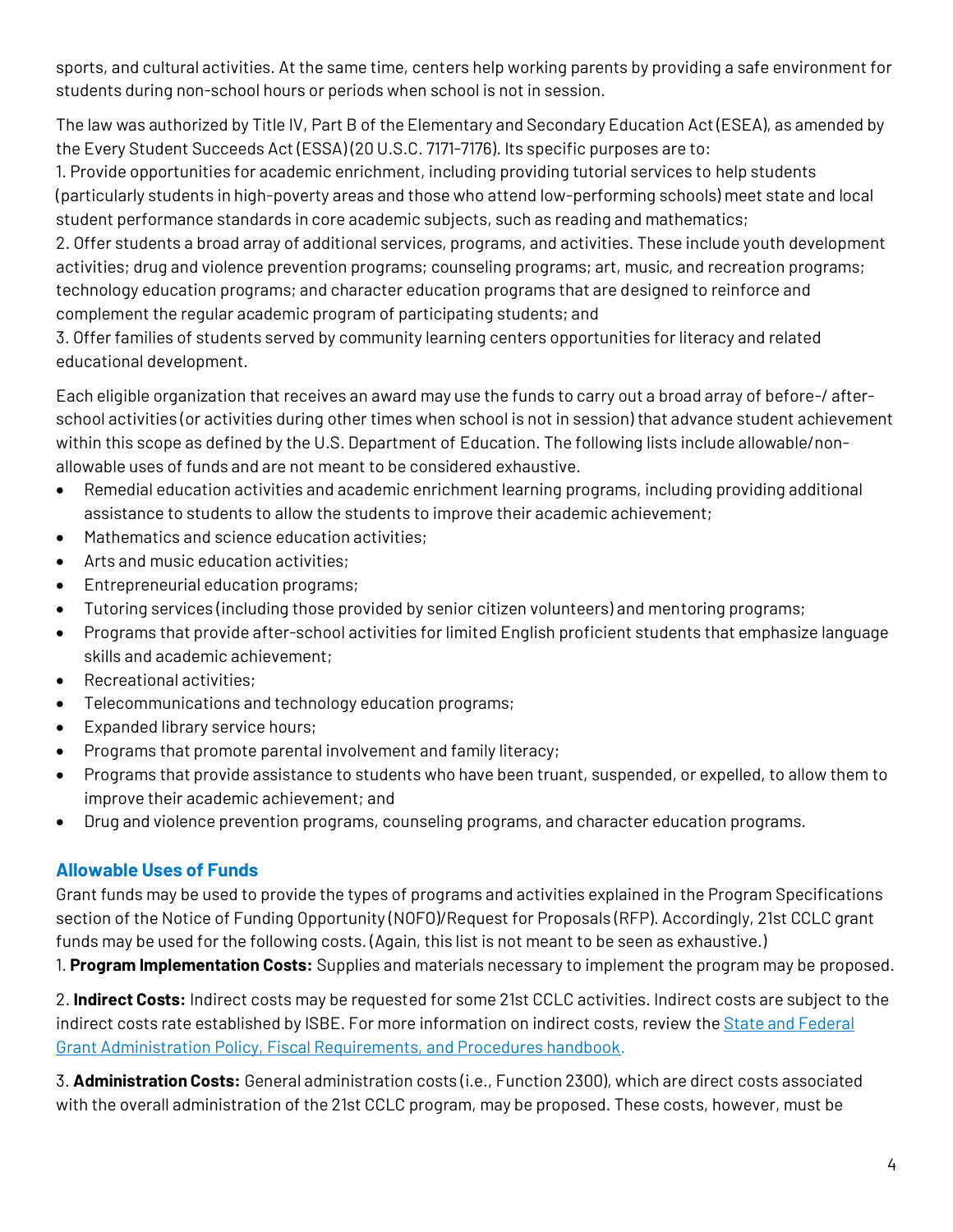limited to not more than 5 percent of the total funding request. Applicants are advised to refer to the *State and* [Federal Grant Administration Policy, Fiscal Requirements, and Procedures handbook](https://www.isbe.net/Documents/fiscal_procedure_handbk.pdf) for budget information.

4. **Professional Development Costs:** ISBE will host the following required professional development workshops:

- New Grantee Workshop for all grantees awarded under the current NOFO/RFP
- Annual Fall Kickoff Workshops
- Annual Spring Workshops
- Other professional development opportunities as they become available

Funds may be requested to provide professional development activities for program staff; however, any out-ofstate travel proposed by the applicant must be approved by ISBE 45 days prior to the event. Funds necessary for attendance at the required professional development workshops and trainings hosted by ISBE must be included in the budget proposal. Grantees should include travel costs associated with required workshops as well as other professional development opportunities they wish to provide for staff. Travel expenses associated with professional development must be processed in accordance with either the written and official travel policy of the fiscal agent or the state's travel policy. The state's travel policy, including mileage and lodging and per diem (where overnight stay is required), is governed by the Governor's Travel Control Board and is outlined in the [Reimbursement Schedule of the Travel Guide for State Employees](https://www2.illinois.gov/cms/Employees/travel/Pages/default.aspx) and any annual changes found therein.

5. **Instructional Staff Costs:** Funds may be requested to cover expenses for instructional staff who work directly with students. Job descriptions are required for each position that is proposed to be paid with funds from a 21st CCLC grant. Funds may also be requested to pay staff for pre- and post-program planning activities. Payment for pre- and post- planning purposes, however, must not exceed four weeks of work within each fiscal year commensurate to each employee's typical weekly work schedule. In other words, a staff member who works 20 hours per week would be eligible for up to 80 total hours of pre- and post-planning employment with 21st CCLC program funds.

6. **Food Costs:** Funds to purchase food are **only** allowed for the following purposes:

- Meetings that take place during regular mealtime hours **and** include family members. The purpose of this line item is to encourage parent/family participation. The maximum allowable expense is \$10 per person served. Food costs may be included in the Federal Budget Summary under Community Services - Function 3000 and Object 400. The Budget Summary Breakdown must include detailed itemization regarding the anticipated numbers of people to be served at each event.
- Use in culinary classes. Food costs may be included in the Federal Budget Summary under Instruction Function 1000 and Object 400. The Budget Summary Breakdown must include detailed itemization regarding the anticipated costs relative to the proposed courses as described in the Proposal Narrative.

Grantees are encouraged to seek other sources of funding for snacks and meals for students, if necessary. The U.S. Department of Agriculture sponsors the After-School Care Program as part of the National School Lunch Program. The program offers cash reimbursement to help schools serve snacks to children in after-school activities aimed at promoting the health and well-being of children and youth in our communities. More information can be found at:

- <http://www.isbe.net/Pages/National-School-Lunch-Program.aspx>
- <http://www.fns.usda.gov/cnd>

7. **Transportation Costs:** Program funds may be used to cover reasonable transportation costs for program participants. Requests for transportation costs must be clearly and appropriately related to 21st CCLC program activities.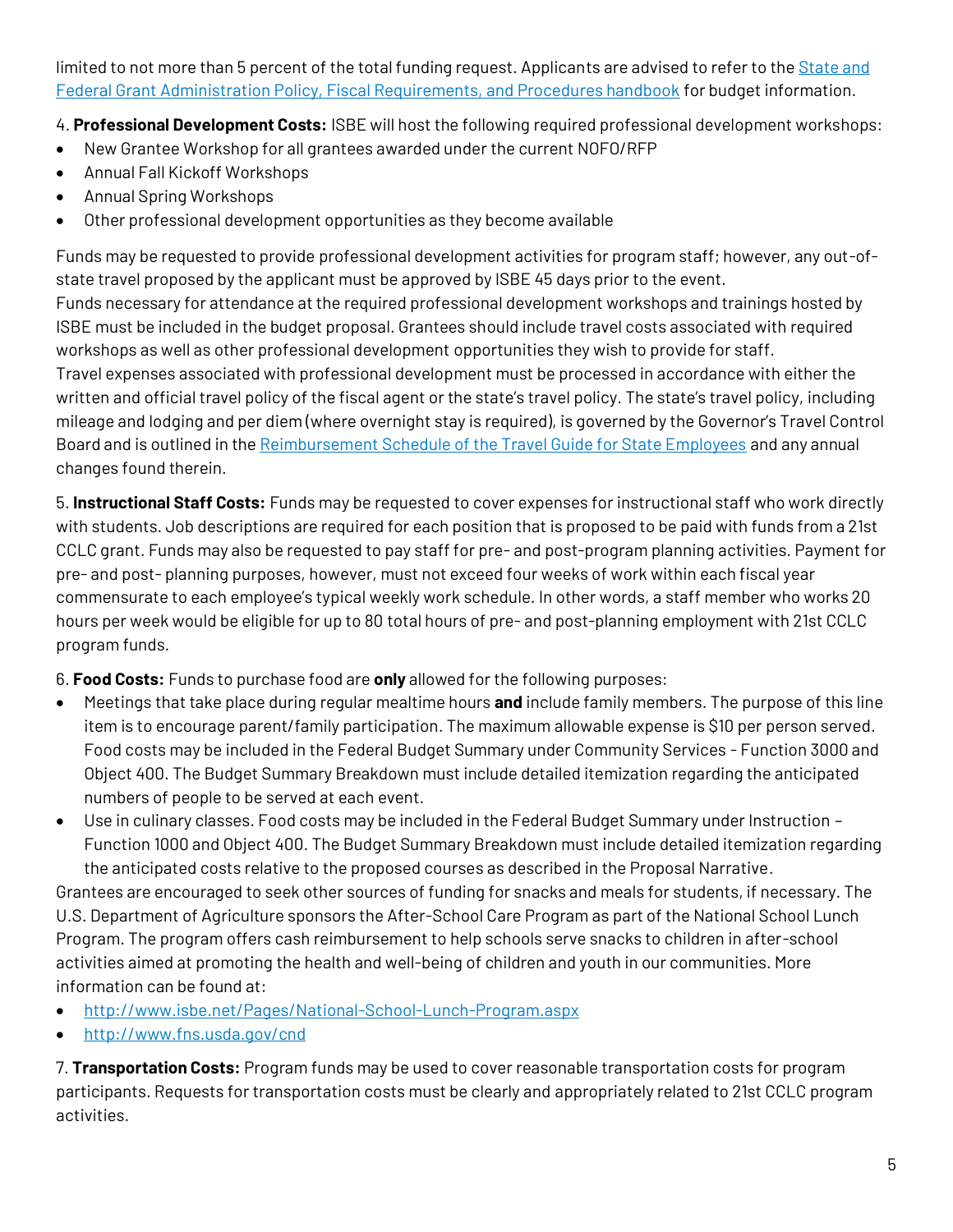8. **Technology Costs:** Funds to purchase technology used in 21st CCLC programs are restricted to the purchase of equipment, such as computers, laptops, DVD players, printers, scanners, televisions, digital cameras, or similar items, and must be (1) reasonable; (2) allocable; (3) allowable; and (4) directly related to academics, student achievement, and for student use only. Prior approval from ISBE is required for the purchase of all technology. Computers purchased with multiple licenses are considered to be technology. Applicants are advised that pursuant to Section 80.32 of the [Education Department General Administrative Regulations,](https://www2.ed.gov/policy/fund/reg/edgarReg/edgar.html) grantees must conduct an inventory of equipment purchased with grant funds at least every two years and reconcile that information with property records.

9. **Subcontracting Costs:** Funds may be used to enter into subcontracting agreements for the provision of 21st CCLC program activities that are beyond the capacity of the grantee. Subcontracted services may include evaluation services. No subcontracting is allowed without prior written approval of the State Superintendent or her designee. This information must also be provided on the Budget Summary Breakdown for ISBE approval prior to the execution of services.

Funds for services provided by subcontractors typically include direct instruction to students, teacher professional development, and services by a governmental entity. The State and Federal Grant Administration [Policy, Fiscal Requirements, and Procedures](https://www.isbe.net/Documents/fiscal_procedure_handbk.pdf) handbook provides further information about budget coding.

10. **Program Evaluation Costs:** Funds should be allocated to pay for costs associated with participating in the state evaluation and conducting the local evaluation. Funds proposed for evaluation purposes must be reasonable when compared to other proposed costs. Grant funds should be used primarily to provide services to students, so the cost of the evaluation should not exceed 10 percent of the overall budget. Grantees may subcontract for local program evaluation services (Function 2620, Object 300).

It should be noted that a minimum of 50 percent of funds should be spent on student and family programming.

### **Non-Allowable Uses of Funds**

 $21st$  CCLC grant funds may not be used for the following activities. (This list is not meant to be seen as exhaustive).

- 1. Proposal preparation costs;
- 2. Pre-award costs;
- 3. Overnight or out-of-state travel for students;
- 4. Food, including daily snacks and/or meals for students other than described under the Allowable Uses of Funds section;
- 5. Food for professional development events, faculty, staff, administrative meetings, or for staff in any setting other than described under the Allowable Uses of Funds section;
- 6. Clothing;
- 7. Purchase of equipment, such as computers, laptops, DVD players, printers, scanners, fax machines, telephones, cell phones, televisions, digital cameras, or similar items, regardless of cost unless prior approval has been given by ISBE;
- 8. Incentives of cash, clothing, gas cards, gift cards, movie passes, or other incentives that are not reasonable in proportion to the amount of funding;
- 9. Furniture;
- 10. Staff events that include retreats, lock-ins, or other events of a similar nature;
- 11. Field trips that are purely recreational in nature (field trips without academic support will be considered entertainment and cannot be funded);
- 12. Membership dues to organizations, federations, or societies for students or staff;
- 13. Promotional or marketing items (e.g., flags, banners, mugs, pens, totes);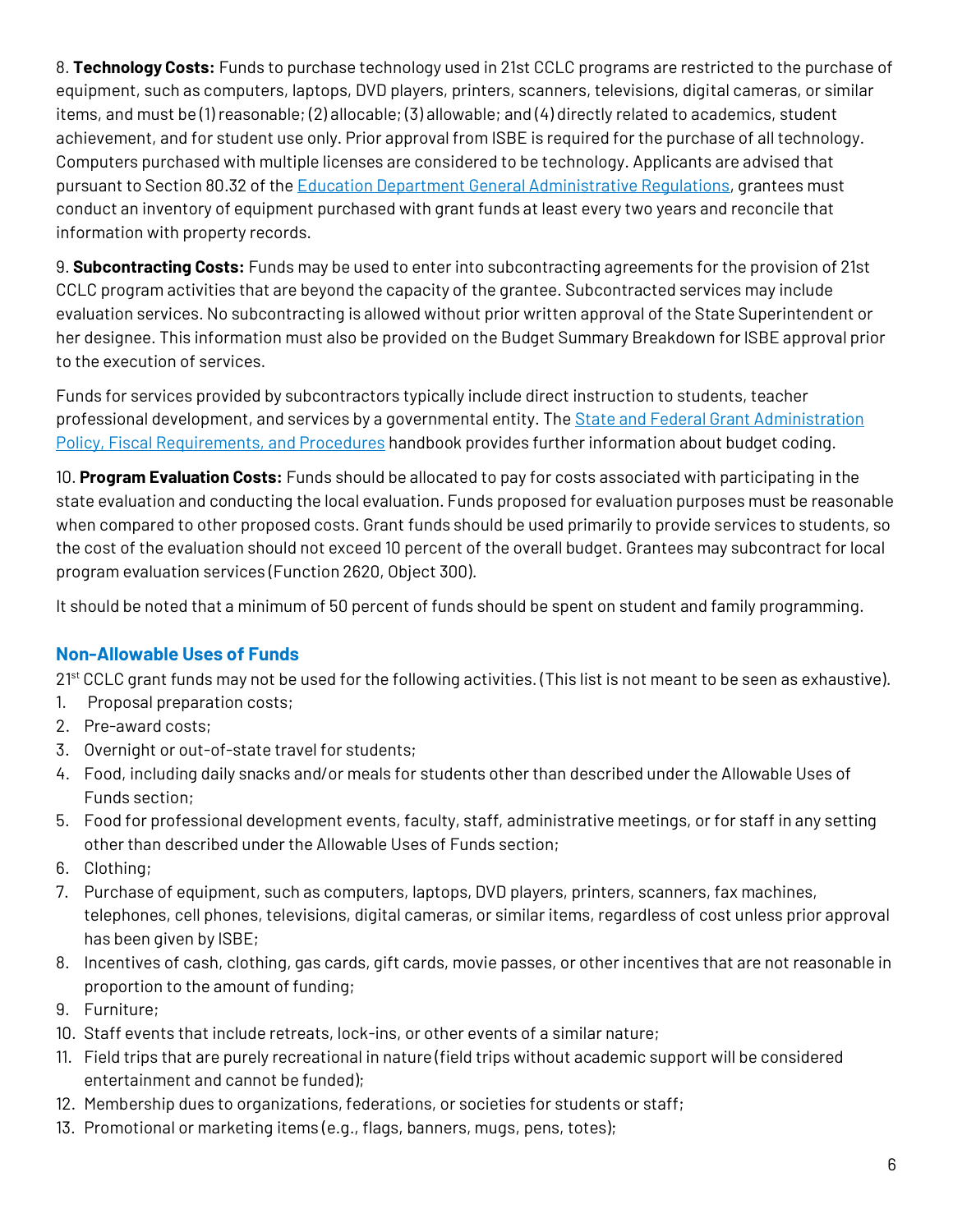- 14. Decorative items;
- 15. Capital improvements, such as facility construction, remodeling, or renovation;
- 16. Classes previously offered and paid for by district or other fund sources; and
- 17. Supplanting federal, state, or local funds.

#### **Program Hours**

Applicants should propose programming based on the needs of families within the community. To that end and to best serve the children of working families, centers should establish consistent and dependable hours of operation. Research suggests that high-quality programs typically provide a minimum of 36 weeks of programming per project year, not including summer programming. **21st CCLC programs, however, must operate a minimum of 12 hours per week for a minimum of 28 weeks per year.** The 12 hours must be asynchronous. (In other words, an individual student must have the opportunity to attend a minimum of 12 hours of programming. If two one-hour courses run simultaneously, it is considered one hour of programming.) Applicants are encouraged to propose services that exceed the minimum operational requirements and aim for the higher standards established by research. Any proposed summer programming would be considered in addition to the 12-hour, 28-week requirement. Grantees that provide summer programming are subject to a threeweek minimum on said programming.

#### **Process Overview**

Grants can only be awarded to programs that primarily serve students who attend schools with a high concentration of low-income students. This is specifically defined as schools eligible for designation as a Title I schoolwide program. To be eligible for this designation, at least 40 percent of the students must qualify to receive free or reduced-price meals through the National School Lunch Program. This percentage may be accessed by locating the Illinois Report Card [website.](https://www.illinoisreportcard.com/) To find a school, type in the name of the school, district, city, or county name, and find the school. Choose the school and click "Search." Once on the school site, click on "Students" on the left. Then scroll down to "Low Income Students" graph to find the percentage.

Additional detail regarding the process can be located at **[ISBE's Illinois State Plan for](https://www.isbe.net/Documents/21stCCLC_state_plan0711.pdf) 21st Century Community** [Learning Centers \(21st CCLC\).](https://www.isbe.net/Documents/21stCCLC_state_plan0711.pdf)

#### **Grant Due Date**

Complete and submit the application to ISBE by July 1 to ensure a July 1 start date. An extended due date may be provided as ISBE recognizes the unique challenges LEAs are experiencing and the necessary time needed to prepare a well-defined and complete application. However, ISBE cannot distribute payments until the application is approved and required Expenditure Reports are submitted. If an application is submitted after the due date, the start date of the program will be the date of submission.

#### **Grant Period**

The grant period will begin no sooner than July 1 of the calendar year preceding the grant's fiscal year (e.g., an FY 2022 grant will begin no sooner than July 1, 2021) and will extend from the execution date of the grant until June 30 of the grant's fiscal year.

Grantees may apply to extend the grant's end date until August 31 of the following fiscal year if their funded activities take place beyond the original July 1 end date. To do so, grantees may select "Extended Project Year" and change the end date in the grant application. (See image below.)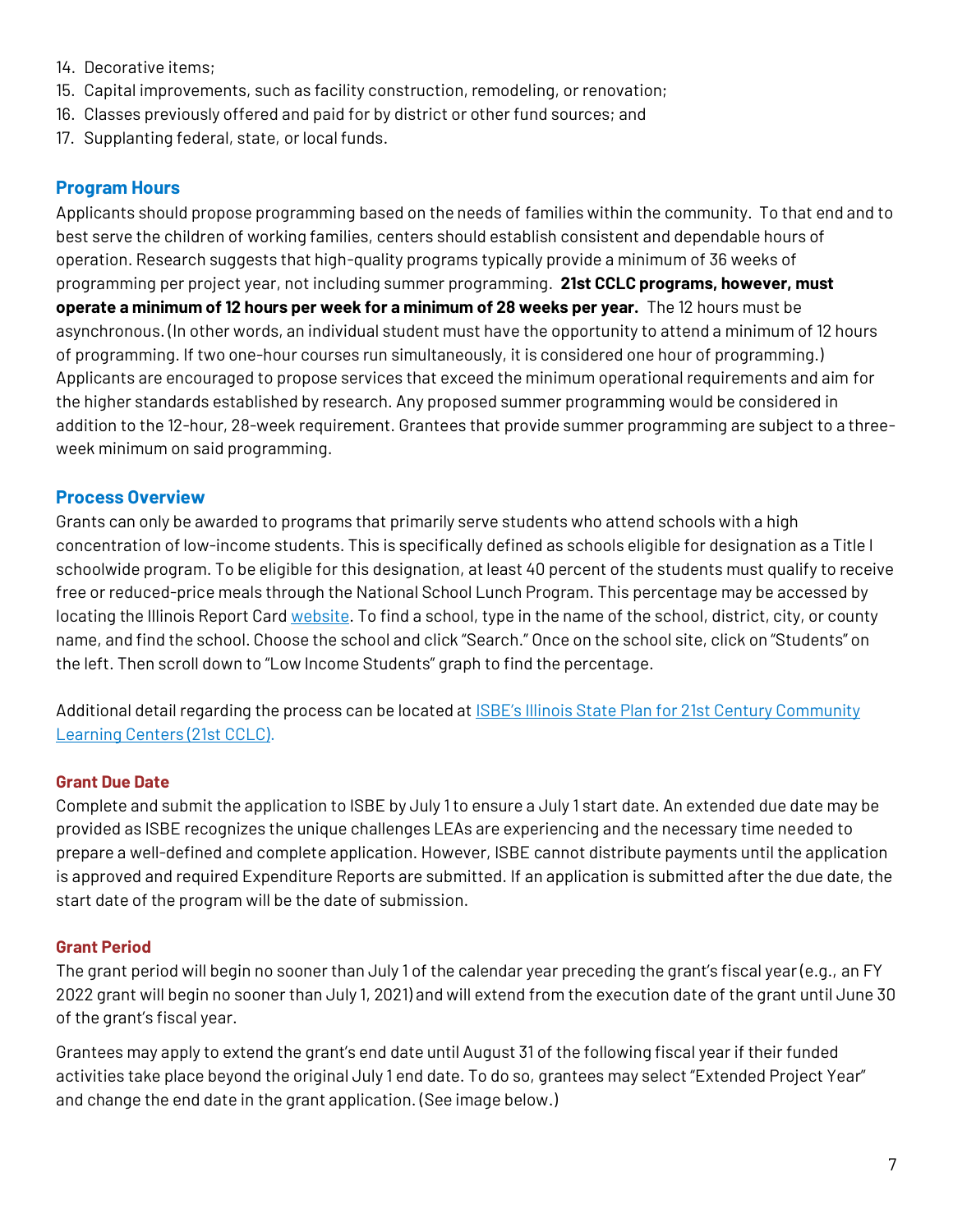#### **Activity Period:**

○ Regular Project Year - activities completed through June 30. No new obligations/activities after June 30 except to pay outstanding obligations made prior to June 30 or to pay for teacher salaries for activities completed prior to June 30 (teachers paid on a 12-month basis, but working only 9 months). • Extended Project Year - activities occurring between project begin date and August 31. In the rare event that the project must be extended, contact your grant coordinator before selecting the Extended choice.

**Grant Period: Begin Date:** End Date:

July 1, 2020 08/31/2021

Successful applicants may reapply via continuing application for additional years, the number of which is specified in the NOFO/RFP. Funding in the subsequent years will be contingent upon compliance with federal and state law, state grant-making rules, passage of sufficient appropriations for the program, and satisfactory performance in the preceding grant period. Funding in subsequent years will also be contingent upon a grantee's ability to spend 85 percent of its funds in Year 1 and 92 percent in Year 2. Grantees that fail to meet identified thresholds may be subject to defunding. Grantees failing to submit all required application materials within 30 days may be subject to defunding. No promise or undertaking made in any NOFO/RFP is an assurance that a grant agreement will be renewed, nor does any NOFO/RFP create any right to or expectation of renewal.

#### **Fiscal Information**

ISBE receives a finite amount of federal funding for each grant period to disburse through the Nita M. Lowey 21st CCLC Grant Program. The subgrants that ISBE issues to local grantees range between \$50,000 and \$600,000, with a maximum of \$150,000 being awarded per site to local grantees (a site is the physical location where grant funded services are provided to participating students and adults; a grantee may provide programming at multiple sites).

Funding is awarded initially for a one-year period and may be extended (e.g., through the summer) or continued (e.g., for subsequent years) through processes as previously described. Funding in subsequent years will be contingent upon state grant-making rules; a sufficient appropriation for the program; and satisfactory progress in the preceding grant period, including the grantee's ability to spend 85 percent of their funds in Year 1 and 92 percent in Year 2. Grantees that fail to meet identified thresholds may be subject to defunding. All grant funds disbursed to administer the 21st CCLC program and all related services must be handled in accordance with:

- The authorizing legislation
- The corresponding federal quidance
- Th[e State and Federal Grant Administration Policy and Fiscal Requirements and Procedures handbook](https://www.isbe.net/Documents/fiscal_procedure_handbk.pdf#search=State%20%20and%20%20Federal%20%20Grant%20%20Administration%20Policy%20%20and%20%20Fiscal%20%20Requirements%20%20and%20%20Procedures)
- [23 Illinois Administrative Code 100.](https://www.isbe.net/documents/100ark.pdf)

Grantees' budgets must align with proposed activities, number of students and families to be served, staffing levels, goals and objectives, and evaluation services. Appropriate Function and Object codes should be used as outlined in the fiscal policy and procedures handbook.

Grantees **must** use funds for the purpose intended and to supplement and not supplant other federal, state, and local funds. This does not prohibit 21st CCLC funds from being used to continue programs where a previous grant has ended and other federal, state, or local funds are no longer available.

Each applicant must be a good steward of public funds and take action to prevent the duplication of services. Applicants should identify other federal, state, and local programs that offer before and after school and summer services and work to coordinate and/or combine efforts for the most effective uses of public resources.

Under ESSA, LEAs are provided certain flexibilities in the use of 21st CCLC funds as described below.

• Consolidation of local administration funds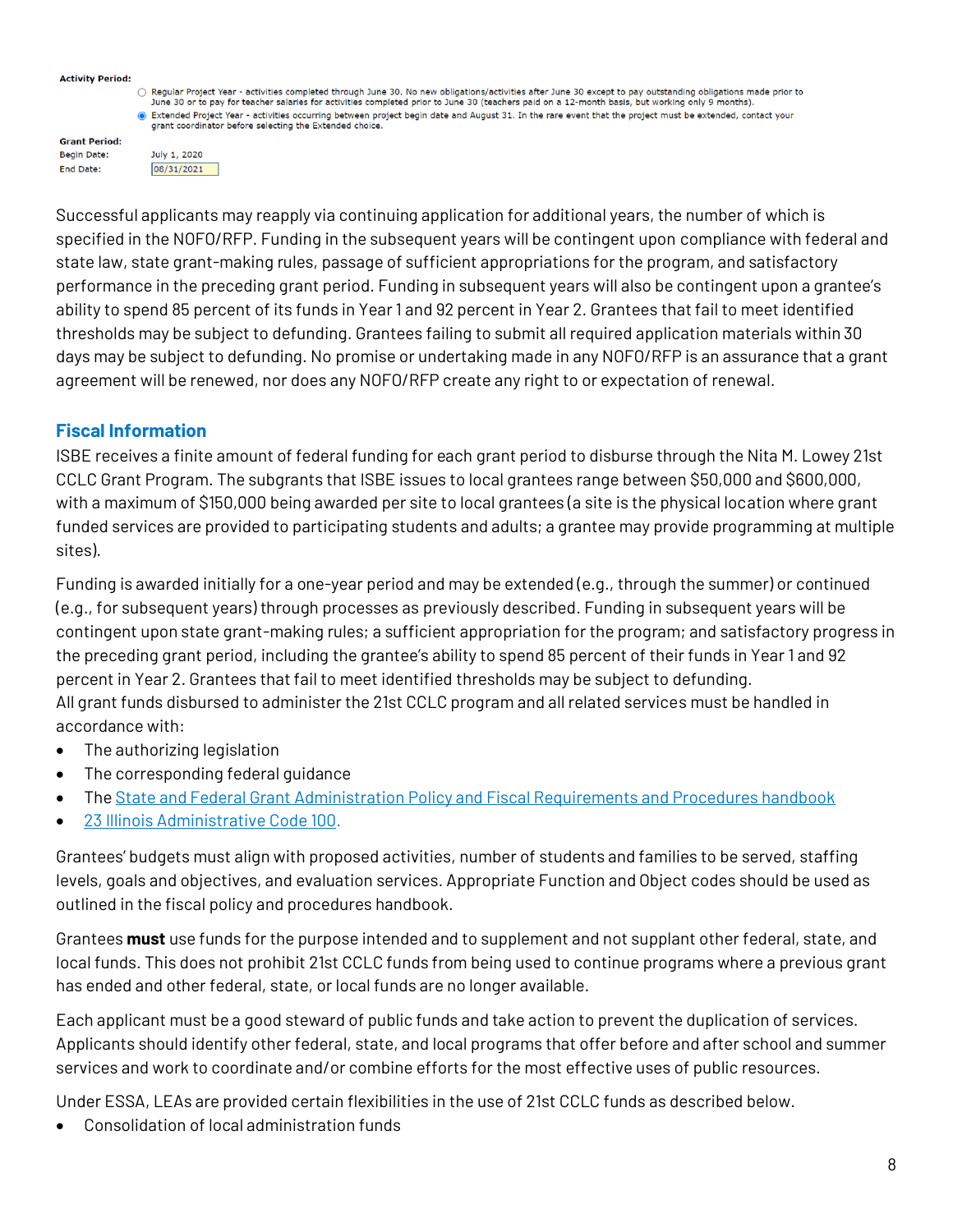- Allowable ESSA programs
- Rural education initiatives

All applicants and co-applicants must individually comply with all applicable state and federal laws, regulations, and executive orders, including without limitation those regarding the confidentiality of student records. Further, all co-applicants participating in a joint application must certify that they are individually and jointly responsible to ISBE and to the administrative agent for the grant.

#### **Faith-Based and Other Neighborhood Organizations**

Please refer to the [U.S. Department of Education's principles and policies](https://www2.ed.gov/policy/fund/reg/fbci-reg.html) for information specific to faith-based and other neighborhood organizations. The purpose of this webpage is to provide faith-based and other neighborhood organizations grantees, subgrantees, and contractors that provide program services to beneficiaries under a grant or subgrant with a clear and uniform understanding of the fundamental principles that apply to their awards, along with guidance and regulations for implementing their awards. Additional detail can be found on the webpage.

#### **Equitable Participation of Private Schools**

As a federally funded program, 21st CCLC programs are legally required to be available to students attending private schools. As such, 21st CCLC grantees are required to make a good-faith effort to engage area private schools in their programming. Private school participation requirements cannot be satisfied by simply inviting Private schools to participate in programs and/or activities designed for public school students, teachers, or other educational personnel. Consultation must occur before ISBE or the grantee makes any decision that affects the opportunities of eligible private school children, families, teachers, and other educational personnel. Further, each grantee must provide ISBE with a written affirmation signed by officials of each participating private school that such consultation has occurred. The current Equitable Participation of Private Schools document can be found under the **Forms** tab on th[e ISBE 21st CCLC webpage.](https://www.isbe.net/Pages/21st-Century-Community-Learning-Centers.aspx)

School districts and eligible local entities must engage in timely and meaningful consultation with appropriate private school officials during the design and development of programs and continue the consultation throughout the implementation of these programs. School districts and local entities must provide, on an equitable basis, special educational services or other benefits that address the needs under the program of children, teachers, and other educational personnel in public schools in areas served by the districts and local entities. Expenditures for educational services and other benefits for private school children, families, teachers, and other educational personnel must be equal, taking into account the number and educational needs of the children to be served, to the expenditures for participating public school children.

The law requires the consultations to address:

- How children's needs will be identified;
- What services will be provided;
- How, where, and by whom services will be offered;
- How services will be assessed and how results of the assessment will be used to improve those services;
- The size and scope of the equitable services to be provided to the eligible nonpublic school children, families, teachers, and other educational personnel and the amount of funds available for those services; and
- How and when the grantee will make decisions about the delivery of services, including a thorough consideration and analysis of views of nonpublic school officials on the provision of contract services through potential third-party providers.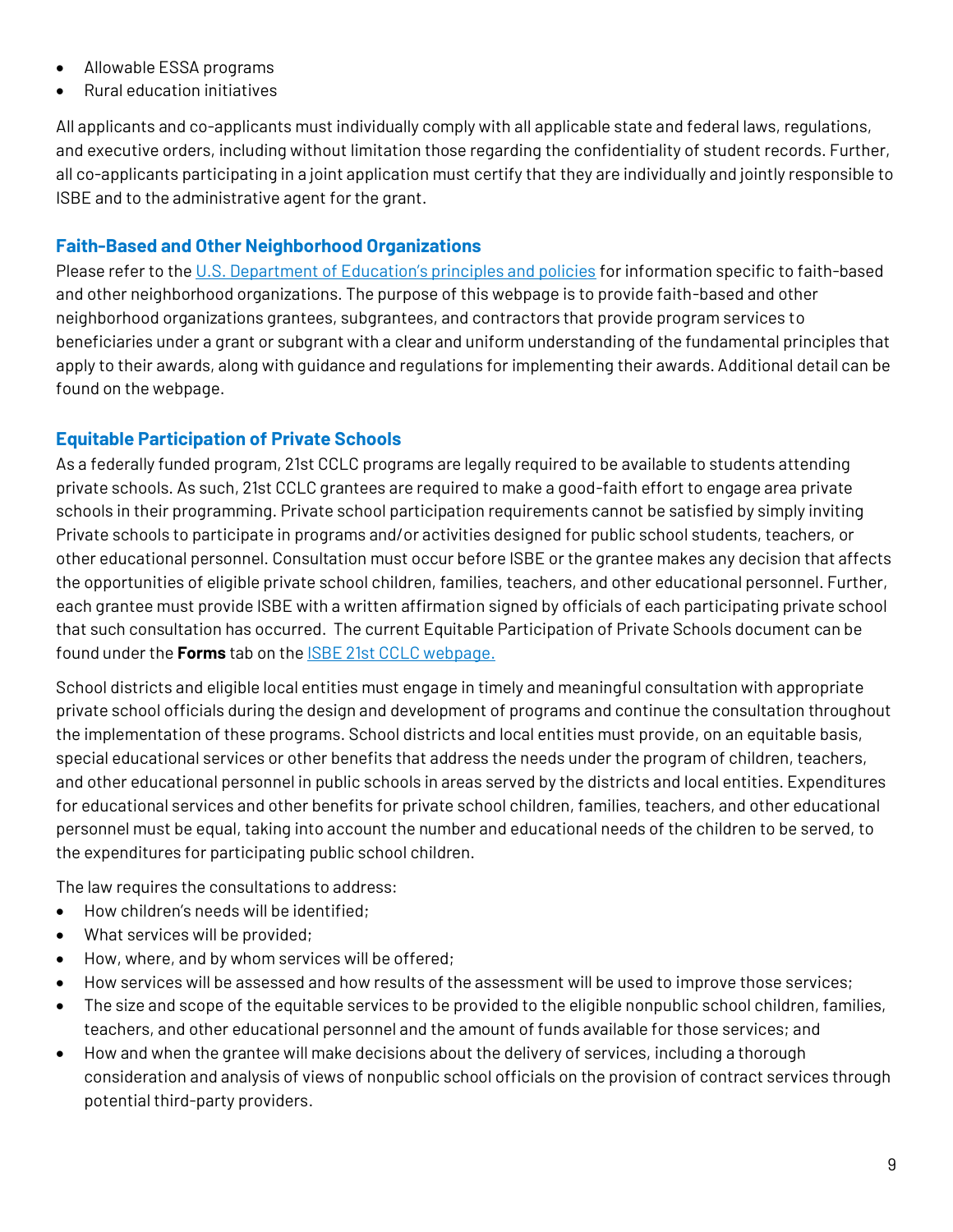#### **Legislation, Regulations, and Guidance**

- [Program Authority: Title IV, Part B of the ESEA, as amended by ESSA \(20 U.S.C. 7171-7176\)](https://www2.ed.gov/programs/21stcclc/legislation.html)
- [21st CCLC Non-regulatory Guidance](https://www2.ed.gov/programs/21stcclc/guidance2003.pdf)
- For additional detail and references regarding legislation, regulations, and guidance please access the [ISBE](https://www.isbe.net/Pages/21st-Century-Community-Learning-Centers.aspx)  [21st CCLC webpage.](https://www.isbe.net/Pages/21st-Century-Community-Learning-Centers.aspx)

## **Cohort Grantee Sites**

A list of schools served can be found through [ISBE's website](https://www.isbe.net/Documents/schools_served.pdf).

## **Expenditure Reporting**

Expenditures may only be claimed during the assigned grant period. If you have a start date of July 1 and end date of June 30, you may only claim expenditures that occur during that time period. Reports are required on a quarterly basis. Quarters end on:

- Quarter 1(Q1): September 30
- Q2: December 31
- Q3: March 31
- Q4: June 30
- For Extended Year Projects: August 31
	- $\circ$  The dates of this reporting period fall into the previous fiscal year (for extended year projects) as well as Q1 of the next fiscal year, so Expenditure Reports may be submitted for either fiscal year during this time. Grantees should submit them for the fiscal year that applies to when the expenditures are made. For example, an FY 2022 grantee that has an extended year project would report expenditures for activities in the previous year under FY 2022. If the expenditures are related to preparations being made for FY 2023 programming, they would be reported under FY 2023.

Quarterly reports are due at ISBE by the 20th of the month following the end of the quarter for which the report is being submitted (e.g., Q3 reports report on the quarter ending March 31 and must be submitted by April 20). In order for ISBE to receive reports by the 20th, they must be submitted by 11:59 p.m. on the 19th.

Grantees are required to submit at least one Expenditure Report on a quarterly basis. Grantees may submit more than one Expenditure Report in a reporting period; however, entities may only **submit one Expenditure Report per project per day**.

When an Expenditure Report is delinquent (i.e., past due), the system will automatically apply a freeze to the funds; no payments will be vouchered until the delinquent report is submitted.

#### **Submitting Expenditure Reports**

Grantees should log into their IWAS accounts to access the Electronic Expenditure Reporting (EER) System. Select "System Listings," where grantees will find the EER System. Grantees can start a new report, edit information previously saved, and view submitted expenditures in this system. There is a drop-down menu that is used to select the project and through date of the report being submitted. Grantees may select a month-end through date or the current date (if applicable).

#### **Correcting Quarterly Expenditure Report**

ISBE does not have the ability to reject a quarterly Expenditure Report once it has been transmitted to ISBE and loaded into the Financial Reimbursement Information System (FRIS) system. If a grantee realizes that it needs to make changes to an Expenditure Report, it must go into the EER System and file an additional Expenditure Report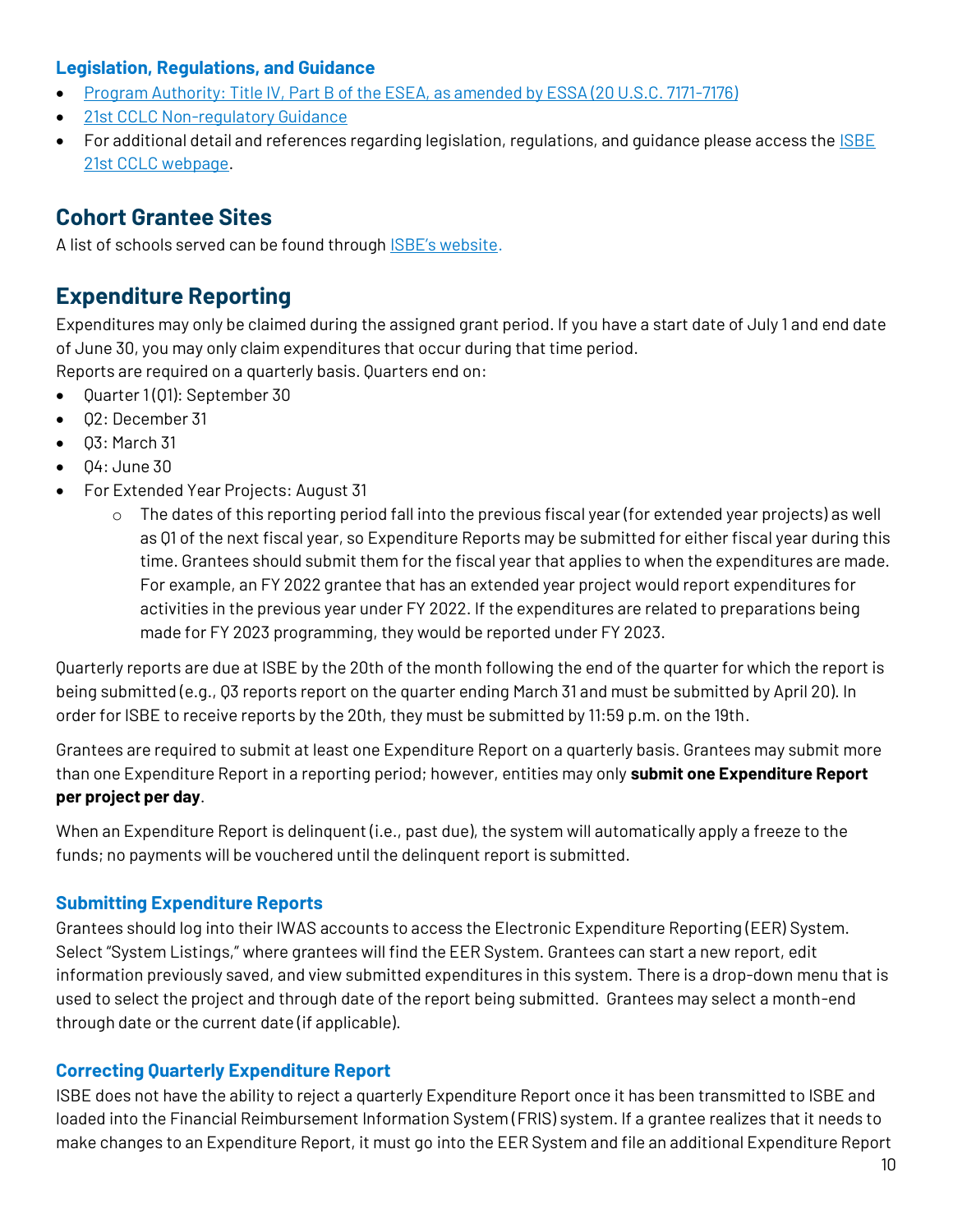with the corrections. When doing this, select the **"Thru: Today's Date"** option. Once that report is submitted and uploaded to the EER System, the FRIS System will automatically update with any changes that were made.

### **Correcting a Final Expenditure Report**

Final Expenditure Reports are the only Expenditure Reports to which grantees may make corrections after submission. If a grantee needs to make changes to a FINAL Expenditure Report, it is required to send an email to the consultant in Funding and Disbursements who handles its project. (Consult the "Support" section on pages 5 and 6 for contact information.) That email MUST include the following information:

- RCDT#
- Project code
- Fiscal year of the project
- The reason you are requesting to have the final flag removed to make changes.

Once the consultant receives an email request with the required information, they will then request approval from their supervisor. If the supervisor gives the approval to remove the final Expenditure Report, the system will automatically freeze project funds until the final report is resubmitted. Grantees **must** resubmit the corrected final Expenditure Report within two business days.

### **Outstanding Obligations**

Grantees may only list outstanding obligations on their FINAL Expenditure Report. Outstanding obligations should be filed for any expenditure that was **obligated before** the project end date, but not yet paid. Grantees have 90 days to liquidate any outstanding obligations they list. Once the obligations have been liquidated, grantees **must** submit an additional Expenditure Report within that 90-day time period to show all the outstanding obligations have been fulfilled. The project will not be marked as *Final* until all outstanding obligations have been liquidated. If a grantee does not submit an Expenditure Report by the 90-day mark, the system will automatically freeze the funds; no payments will be vouchered until the report is on file.

## **Evaluation and Monitoring**

### **State Evaluation**

States must conduct a comprehensive evaluation (directly or through a grant or contract) of the effectiveness of programs and activities provided with Nita M. Lowey 21st CCLC funds. States are required to describe the performance indicators and performance measures they will use to evaluate local programs in their applications to ED. States must also monitor the periodic evaluations of local programs and must disseminate the results of these evaluations to the public. Statewide Evaluations for Illinois can be located on th[e ISBE 21st CCLC webpage.](https://www.isbe.net/Pages/21st-Century-Community-Learning-Centers.aspx)

### **Program Evaluation**

Each grantee must undergo a periodic evaluation to assess its progress toward achieving its goal of providing high-quality opportunities for academic enrichment. The evaluation must be based on the factors included in the measures of effectiveness. The results of the evaluation must be made available to the public upon request and be used to refine, improve, and strengthen the program and to refine the performance measures.

Local grantees, working with the ISBE Wellness Department, must evaluate the academic progress of children participating in the Nita M. Lowey 21st CCLC program. A template for local evaluations, which is designed to align with the Statewide Evaluation, can be found under the Forms tab on the **ISBE 21st CCLC** webpage.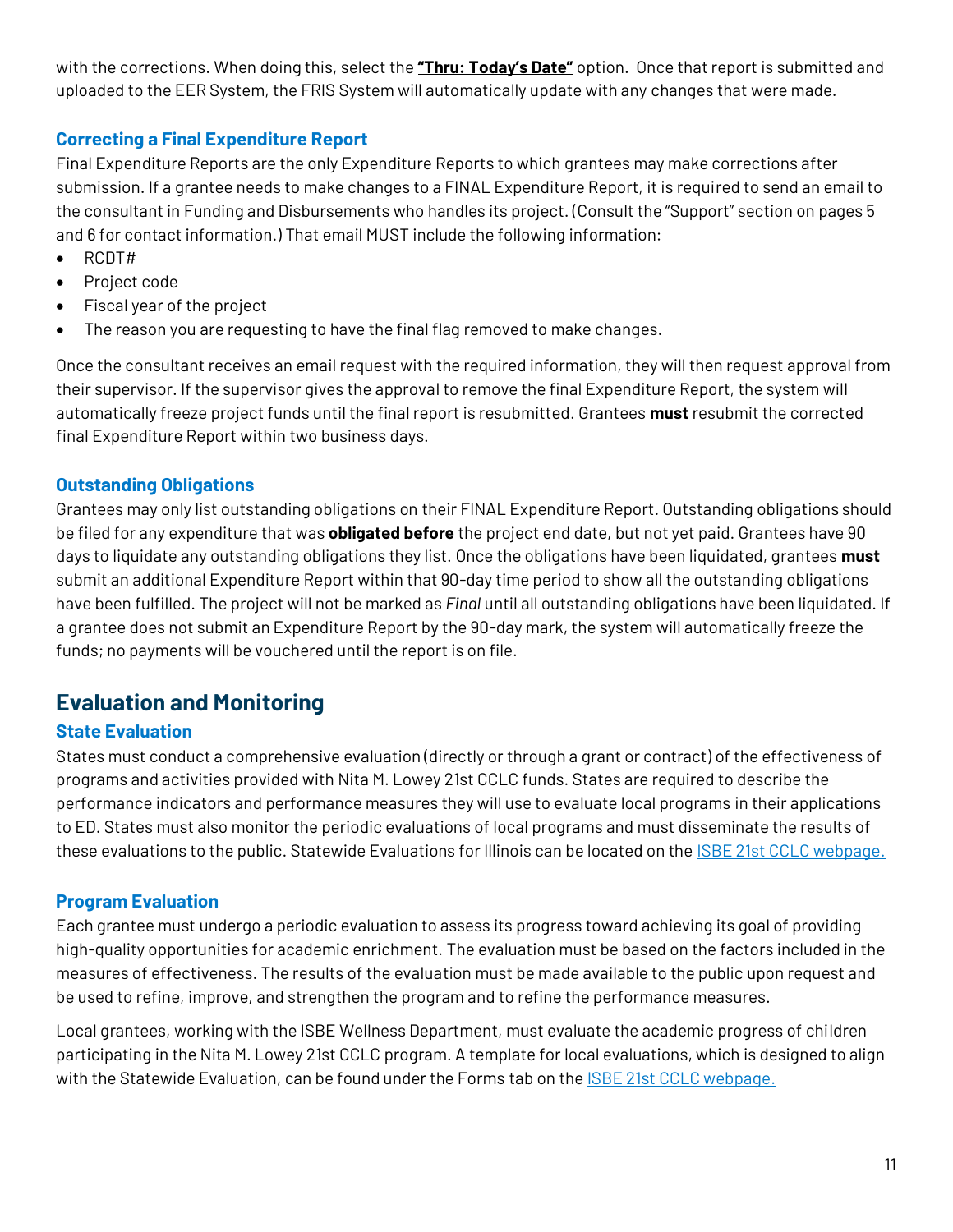#### **Monitoring**

In addition to the required local grantee evaluation and the annual Statewide Evaluation, grantees are monitored by ISBE through an annual three-tiered monitoring and compliance process. All grantees will receive Tier I monitoring. A Risk Analysis composed of several weighted elements and criteria will be used to determine the level of additional monitoring for each grantee.

The three-tiered monitoring process is outlined below.

#### **Tier I Biannual Calls**

Annual completion of two biannual calls by each grantee will be required to satisfy Tier I monitoring. The ISBE principal consultant will send an email to each grantee informing them when to sign up for their biannual call. Sign-ups will be scheduled through a method that ISBE deems most appropriate. Grantees will submit in advance a Biannual Communication Form, which will serve as the talking points of the biannual call. The principal consultant will determine if additional technical assistance is needed based on the call. This will be communicated to the 21st CCLC Technical Assistance team to address.

#### **Tier II Desktop Monitoring**

A desktop audit may occur when a grantee receives a medium-risk score on the Risk Analysis or due to additional requirements from a Corrective Action Plan that is in place.

#### **Tier III On-Site Monitoring**

An onsite visit may occur when a grantee receives a high-risk score through a random selection process or for a specific identified reason or concern by ISBE. All grantees will receive Tier III monitoring at least once during the life of the grant. A request for documentation and a review of such documentation will take place before the visit. All onsite visits will minimally consist of an initial interview with grantee administrators and managers, program observation, staff interviews, an exit interview, and a final report.

The onsite visit will review the following:

- Program Organization
- Project Design
- Academic Programming Practices and Quality of Activities (Programming information demonstrates alignment to the Illinois Learning Standards)
- Building Supportive Relationships After School
- Data Collection
- Fiscal
- Quality Assurance

#### **Benchmarking Data Tool**

The benchmarking tool and an accompanying resource guide is used by grantees to report data. See [access](https://www.isbe.net/Documents/21stCCLC-webinar022021.pdf#search=data%20and%20benchmarking%20tool)  [directions.](https://www.isbe.net/Documents/21stCCLC-webinar022021.pdf#search=data%20and%20benchmarking%20tool)

Participants: Report the number of students who enrolled and participated in the program during the selected term and year. There are two categories, each of which is broken down by attendance and demographic data:

- Pre-K to Grade 5
- Grade 6 to Grade 12

Activities: Describe programming, which includes

Science, Technology, Engineering, and Mathematics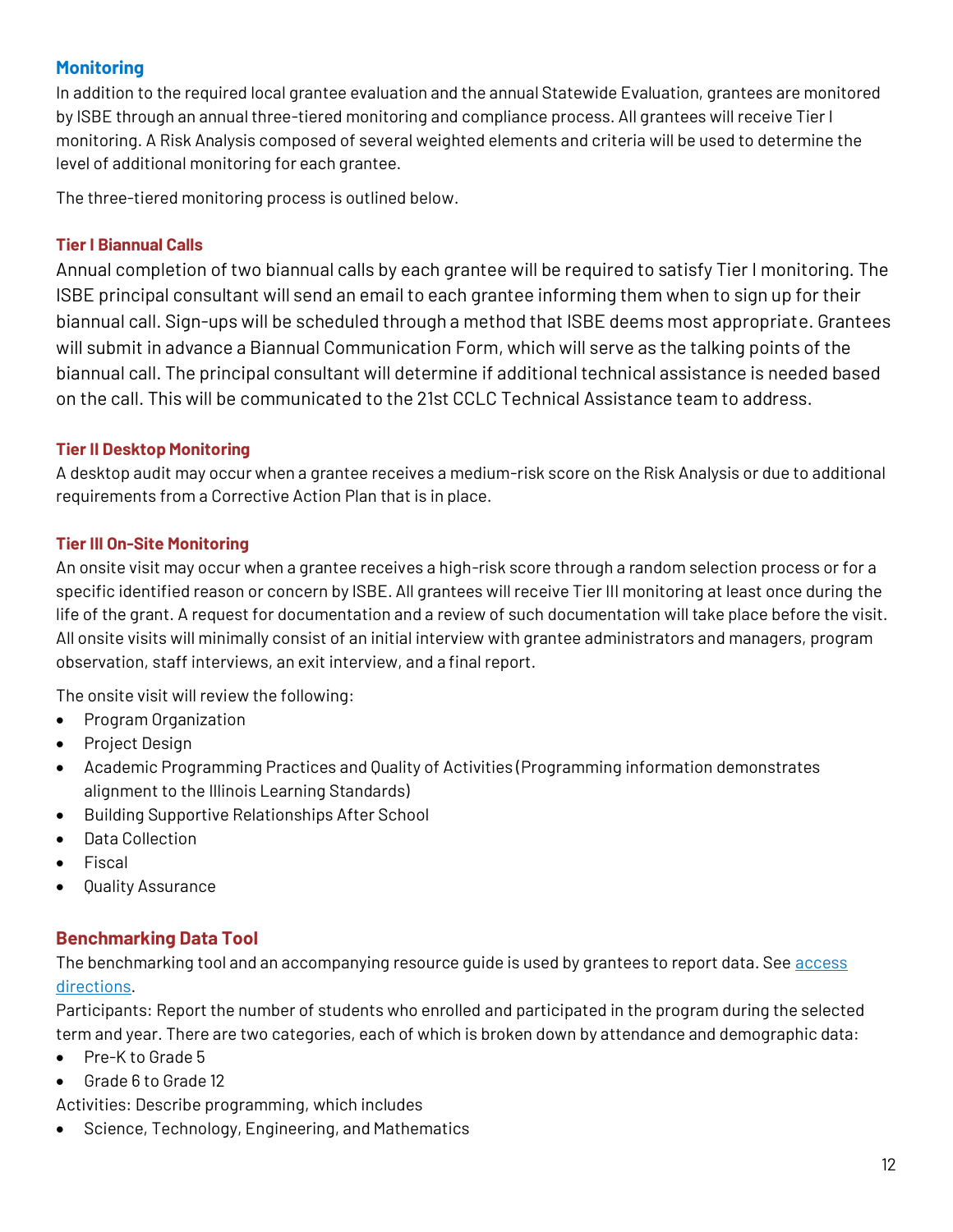- Literacy Education
- Academic Enrichment
- Activities for English Learners
- Well-rounded Education Activities
- Healthy and Active Lifestyle
- Drug and Violence Prevention and Counseling
- Assistance to Students who have been Truant, Suspended, or Expelled
- Career Competencies and Career Readiness
- Services for Individuals with Disabilities
- Telecommunications and Technology Education
- Expanded Library Service Hours
- Parenting Skills and Family Literacy
- Cultural Programs

Staffing: List the types of people who provide support to the program:

- Paid
- Volunteer

Outcomes: Report data that demonstrates if and how the program objectives have been met:

- State Assessment (only appears after assessment results are available from the state)
- Reports Made by Teachers (broken down by Grades 1-5)

Student attendance time should be counted in whole hours. ED guidance indicates that if a student's participation does not equal whole hours, grantees should report the following:

- 29 minutes or less, round down to the nearest hour.
- 30 minutes or more, round up to the nearest hour.
- For example, if a student has cumulative participation of 20 hours and 45 minutes, the grantee should round up to 21 hours.

Grantees should report cumulative student attendance as opposed to student attendance per term.

| <b>Student Attendance</b><br>in Hours | <b>Justification for Collection</b>                                    |
|---------------------------------------|------------------------------------------------------------------------|
| Less than 15                          | Will help capture intensive programs like credit recovery.             |
| $15 - 44$                             | Captures students who under previous GPRA were "not regular students." |
| 45-89                                 | Captures range of regular students towards research-based dosage band. |
| 90-179                                | Captures range of students at and above research-based dosage band     |
| 180-269                               | Captures students who attend beyond research-based dosage band.        |
| 270-plus                              | Captures students who attend majority of year.                         |

These data are reported for each site at the conclusion of the fall, spring, and summer terms. The data from the benchmarking tool are then transmitted to the federal government for the purposes of the Annual Performance Report.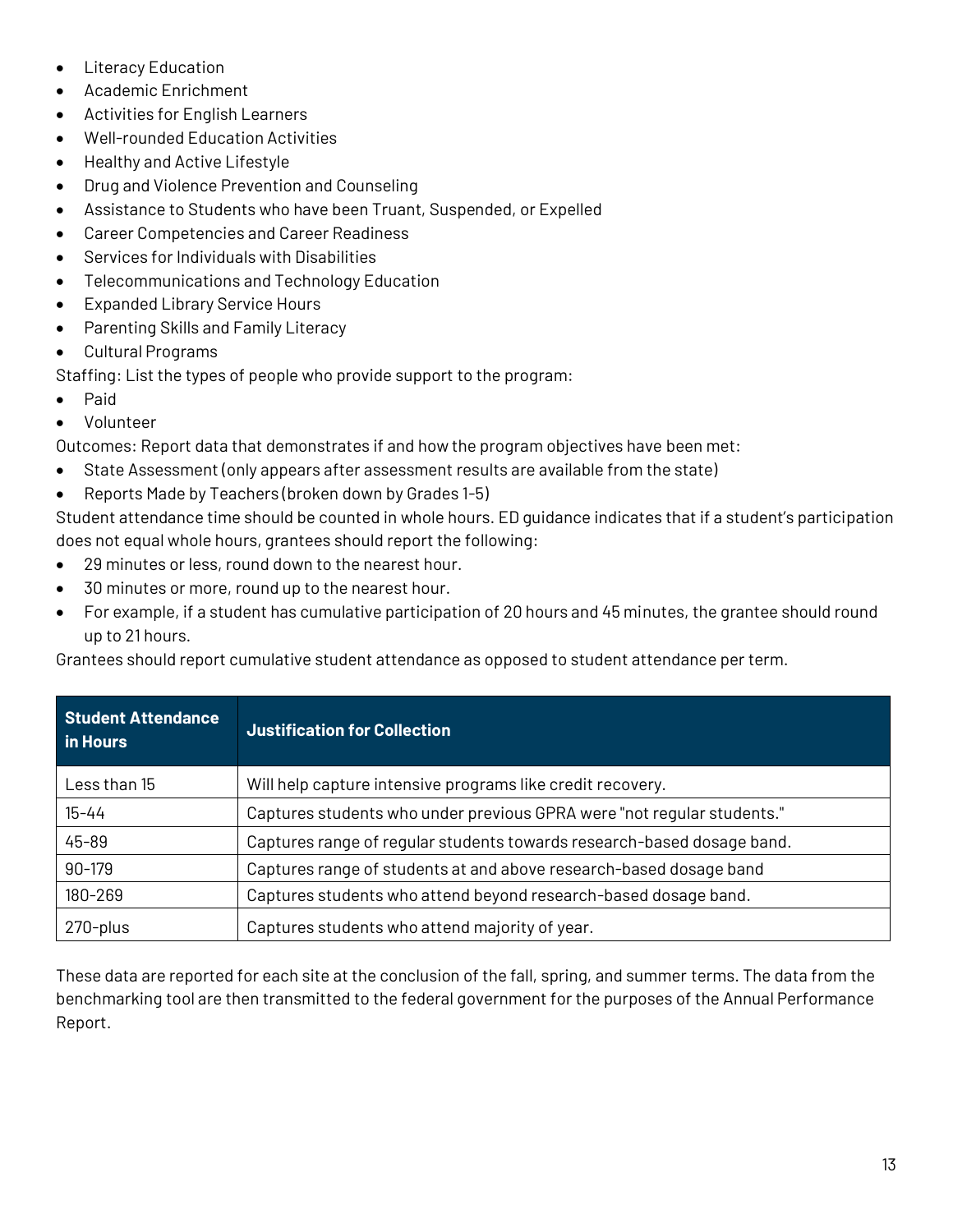## **Related Resources**

#### **Webinars, Presentations, and Training Content**

ISBE maintains an archive of current and past webinars, trainings, and presentations. Navigate to **Webinar**  Archive tab on the **ISBE 21st CCLC webpage**.

#### **21st CCLC Non-Regulatory Guidance**

2<sup>1st</sup> CCLC Non-Regulatory Guidance can be foun[d here.](https://www2.ed.gov/programs/21stcclc/guidance2003.pdf)

#### **Every Student Succeeds Act**

2<sup>1st</sup> CCLC Non-Regulatory Guidance can be foun[d here.](https://www.ed.gov/essa?src=rn)

#### **ISBE 21st CCLC Home Page**

ISBE's home page for 21<sup>st</sup> CCLC programs can be found [here.](https://www.isbe.net/Pages/21st-Century-Community-Learning-Centers.aspx)

#### **External Support**

Technical assistance is available to grantees from ISBE principal consultants or an outside provider determined by ISBE.

[You for Youth,](https://y4y.ed.gov/) an excellent resource for 21st CCLC grantees, provides free online professional learning and technical assistance exclusively for Nita M. Lowey 21st CCLC Grant Programs.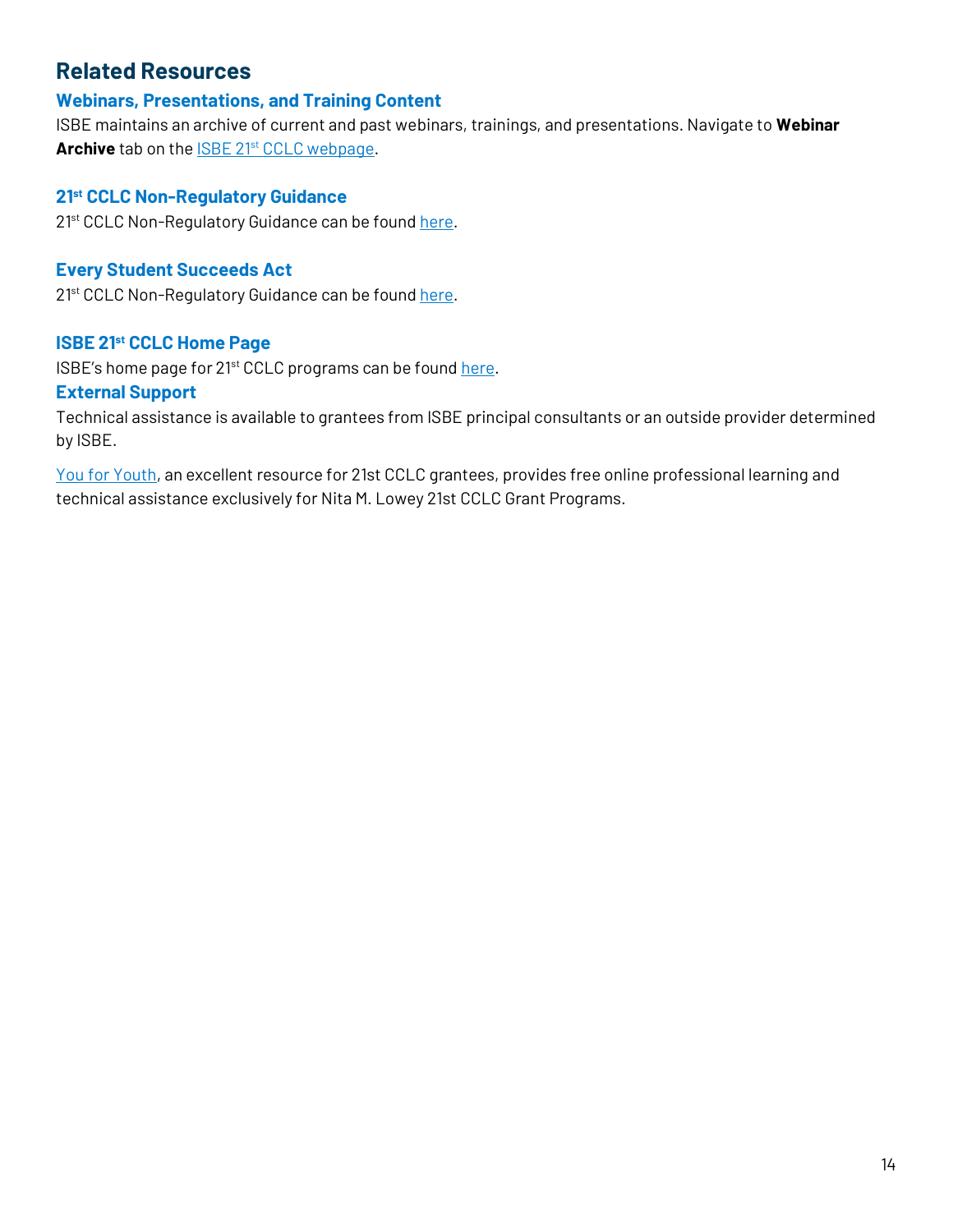## **Appendices**

### **Glossary of Frequently Used Terms and Acronyms**

**21st CCLC** refers to the [Nita M. Lowey 21st Century Community Learning Centers Program,](https://www.isbe.net/Pages/21st-Century-Community-Learning-Centers.aspx) which is a federally funded program that supports the creation of community learning centers that provide academic enrichment opportunities during non-school hours for children, particularly students who attend high-poverty and lowperforming schools.

**Academic enrichment** are opportunities that enable students to practice new knowledge and skills in real-life, relevant ways.

**Advisory boards** are a group of stakeholders that include project directors, teachers (those involved in program and those who teach at schools), school administration, partner representatives, funders, parents, and students that provide support and feedback by monitoring progress toward meeting program goals, supporting continuous improvement, and sustainability.

**After school** is a term often used to describe programs that offer student instruction and enrichment activities during non-school hours. (Also see out-of-school time, increased learning time).

**Applicant** refers to the primary or lead agency or organization requesting funding through the NOFO/RFP. If awarded, the applicant will be the organization that serves as the fiscal agent and will be responsible for the programmatic and fiduciary management of the grant.

**Attendance area** refers to the boundaries of the school district.

**Authorized signature** refers to the signing executive of the organization. Authorized signatures from the following individuals are also acceptable:

1. Local Education Agency (LEA): Superintendent of an LEA, Regional Office of Education or school district, or charter school governing board

2. School: Principal or executive director of a school

3. Non-LEA co-applicant: The chief executive officer of the nonprofit or government agency (a county board of supervisors or city council)

*Note:* Designees **will** be accepted with a copy of a recent governing board's resolution or minutes authorizing them to sign as a proxy for financial statements and legally binding documents.

**CBO** refers to a community-based organization.

**Co-applicant** is an entity (other than the named applicant) that provides a significant level of support during the pre-grant design, planning, and application phase, followed by material involvement during the post-award program delivery of grant-related services. The co-applicant is equally responsible for the implementation of the grant and will sign off on all certifications and assurances. A co-applicant is required in order to receive priority points as a jointly submitted application. An organization may provide support in monetary form, but in order to be considered a co-applicant it must play an ongoing continuous role throughout the grant period. So much so, that without such support the applicant would not have pursued a 21st CCLC grant. A co-applicant that is a subcontractor should be clearly contributing a greater amount to the grant than it may receive from grant funds. **Cohort** is the set of 21st CCLC programs funded throughout the same three-/five-year grant period.

**Community learning centers** are safe learning environments for students that are open during non-school hours (before and after school, summer breaks, and other periods when school is not in session).

**Disqualifications** refers to the ineligibility of an application or site if requirements are not met in accordance with the instructions as established in this NOFO/RFP.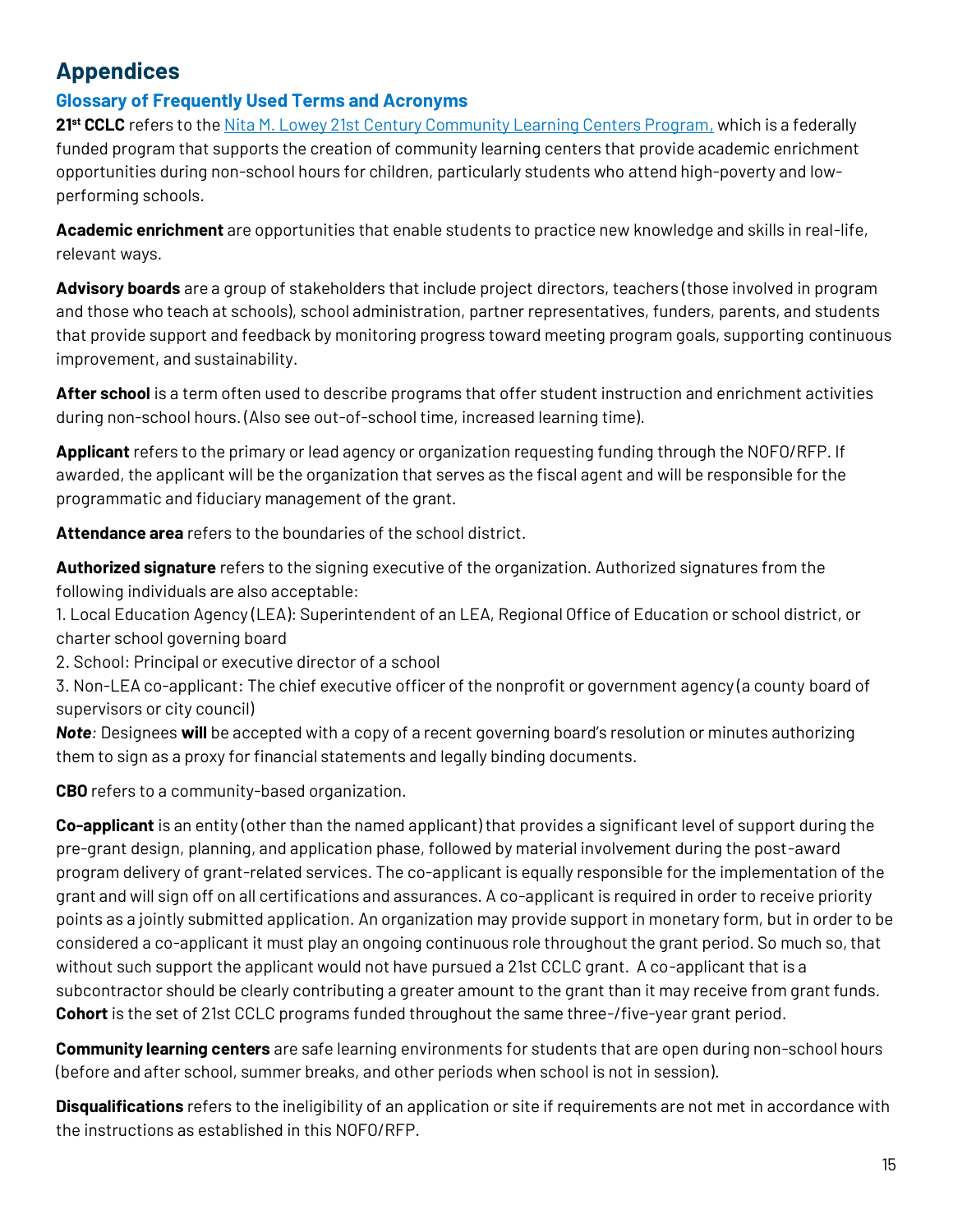**Eligible entity** refers to all public and private entities, including LEAs such as public school districts; public university laboratory schools approved by ISBE; state-authorized charter schools; area vocational centers; Regional Offices of Education; Intermediate Service Centers; community-based organizations, including faithbased organizations; Indian tribes or tribal organizations (as such terms are defined in section of the Indian Self-Determination and Education Act); and other public and private entities or a consortium of two or more such agencies, organizations, or entities that are eligible to apply for the NOFO/RFP.

**Equitable participation of private schools** is a requirement in Subpart 1 of Part E of Title IX of the ESEA that applies to the 21st CCLC program. Nonpublic school participation requirements cannot be satisfied by simply inviting nonpublic schools to participate in programs and/or activities designed for public school students, teachers, or other educational personnel. Consultation must occur before ISBE or the grantee makes any decision that affects the opportunities of eligible nonpublic school children, families, teachers, and other educational personnel. Further, each grantee must provide ISBE with a written affirmation signed by officials of each participating nonpublic school that such consultation has occurred. These forms are updated for every fiscal year and are located under the Forms tab on the **ISBE 21st CCLC** webpage.

**Expanded Learning Time** is the time that an LEA or school "extends its normal school day, week, or year to provide additional instruction or educational programs for all students beyond the state-mandated requirements for the minimum number of hours in a school day, days in a school week, or days or weeks in a school year." [ESSA](https://www.ed.gov/essa?src=policy) includes language that would allow 21st CCLC funds to be used for specific "after-school-like" activities as part of expanded learning programs in cases where at least 300 hours are added to the school day during the year. Additional language directs schools to work with community partners and to ensure activities do not supplant existing programs.

**Family services** are opportunities for educational development, such as literacy and financial courses, that 21st CCLC program can offer adults.

**[Federal debarment](https://www.gsa.gov/policy-regulations/policy/acquisition-policy/office-of-acquisition-policy/gsa-acq-policy-integrity-workforce/suspension-debarment-and-agency-protests)** refers to any applicant that has been banned, suspended, declared ineligible, or voluntarily excluded from covered transactions by any federal department or agency. Agencies that are on the federal debarment list are excluded from federal procurement programs and from receiving federal grants or contracts.

**Fiscal year** refers to the time period of July 1 through June 30 of the same calendar year (e.g., fiscal year 2022 refers to the time period of July 1, 2021, through June 30, 2022.)

**Function and Object codes** are the numerical coding system used to classify where grant funding is spent in the budget. The Function code is the action or purpose for which a person or thing is used or exists. This includes activities or actions that are performed to accomplish the objectives of the project. The Object code is the service or commodity obtained as a result of a specific purpose. A detailed listing of Function and Object codes can be found beginning on page 66 of [ISBE's State and Federal Grant Administration Policy, Fiscal Requirements, and](https://www.isbe.net/Documents/fiscal_procedure_handbk.pdf)  [Procedures.](https://www.isbe.net/Documents/fiscal_procedure_handbk.pdf)

**Geographic funding distribution** refers to the six geographic categories of the state used for equitable funding determination.

**Goals** are broad, measurable statements representing the long-term impact of the program (increase academic achievement among participating youth). All program goals are to be written as **SMART** goals to ensure they are specific, measurable, achievable, relevant, and time bound.

**Good standing** refers to the status of a current grantee's completion of program reporting requirements.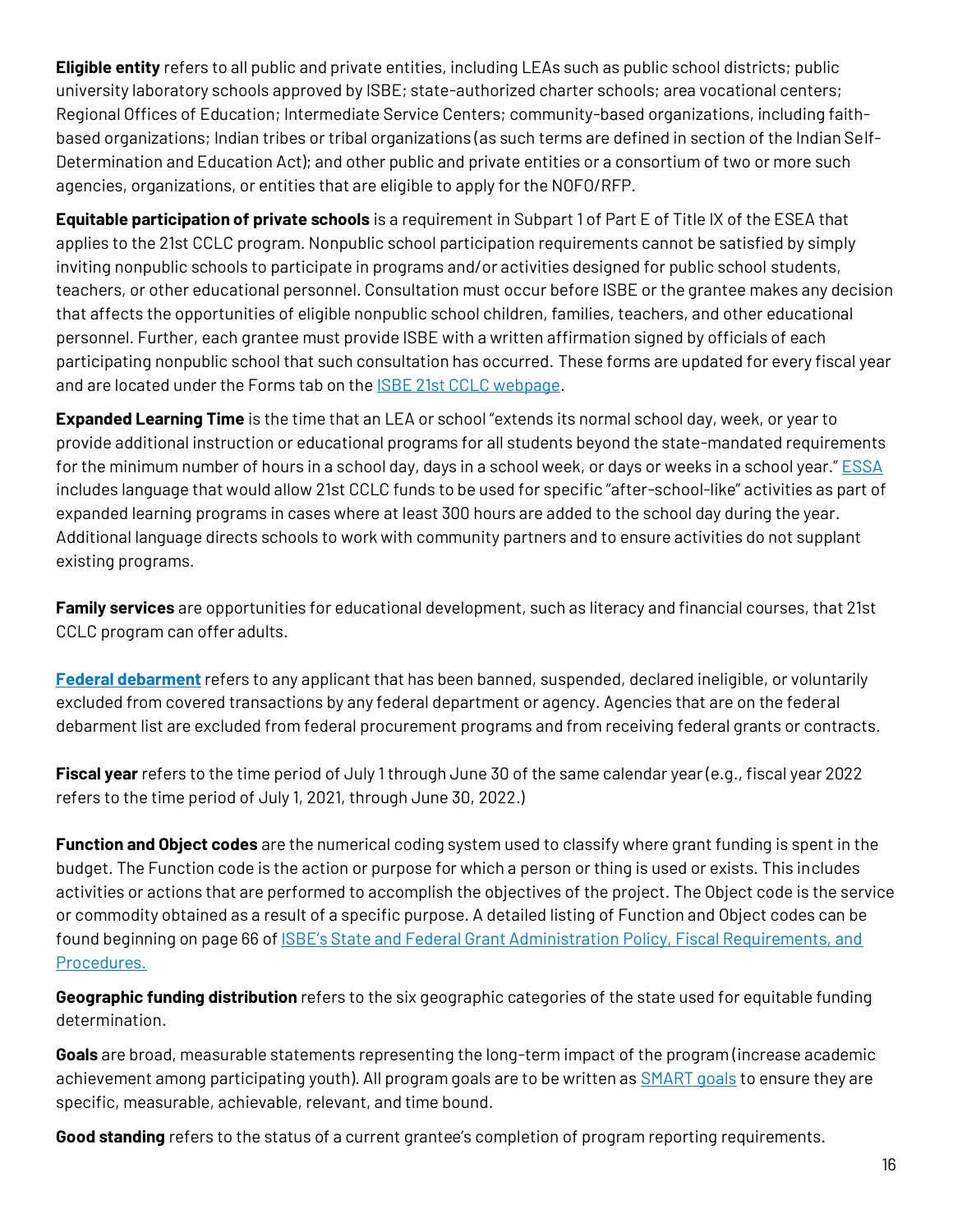**Government Performance and Results Act (GPRA)** was enacted in 1993 and updated in 2010. The legislation was designed to improve program management throughout the federal government. GPRA guides how 21st CCLC program results are measured and reported to the federal government via the [21st CCLC Annual Performance](https://www2.ed.gov/programs/21stcclc/performance.html)  [Report website](https://www2.ed.gov/programs/21stcclc/performance.html) system. Every year, grantees and the U.S. Department of Education must report on the five GPRA measures for the [21st CCLC](https://www2.ed.gov/programs/21stcclc/performance.html) program.

**Grant Accountability and Transparency Act (GATA)** was created by Public Act 098-0706 (30 ILCS 708/1). The purpose of the act is to:

- Develop a coordinated, non-redundant process for the provision of effective and efficient oversight of the selection and monitoring of grant recipients, thereby ensuring quality programs and limiting fraud, waste, and abuse;
- Increase the accountability and transparency in the use of grant funds from whatever source and to reduce administrative burdens on both state agencies and grantees by adopting federal guidance and regulations applicable to such grant funds, specifically, the [Uniform Administrative Requirements, Cost Principles, and](https://www.grants.gov/web/grants/learn-grants/grant-policies/omb-uniform-guidance-2014.html)  [Audit Requirements for Federal Awards;](https://www.grants.gov/web/grants/learn-grants/grant-policies/omb-uniform-guidance-2014.html)
- Improve performance and outcomes while ensuring transparency and the financial integrity of taxpayer dollars through such initiatives as the Management Improvement Initiative Committee created by Section 1- 37a of the Department of Human Services Act, the state-prioritized goals created under Section 50-25 of the State Budget Law (also known as Budgeting for Results), and the Grant Information Collection Act.

**Grant cycle** is the period of time over multiple fiscal years between the initial project beginning date and the final project completion date.

**Grantee** refers to an applicant who has a current, approved grant for 21st CCLC grant funds.

**Grant period** is the period of time between the annual project beginning date and the project ending date for each fiscal year of the grant cycle.

**In-kind contribution** refers to resources contributed to the program, such as goods, commodities, or services instead of money (e.g., staffing, discounts, or supplies paid for by a partner).

**ISBE** refers to the **Illinois State Board of Education**.

**Joint application/submission** refers to at least two organizations collaborating to submit a single application and share equal responsibility in implementing the grant-funded programming. Joint submission requires at least one of the organizations to be a school or district; the other organization must be an entity other than a school or district. Both entities must co-apply and sign all required documents as applicant and co-applicant, indicating their intent to and acceptance of the responsibilities of the grant requirements as stated in the NOFO/RFP. Coapplicants must collaborate in the planning and design of the project and, if awarded, must have significant ongoing involvement in the management and oversight of the project. An application that is jointly submitted with another qualifying entity may be eligible for priority points.

**LEA** refers to a Local Education Agency, which consists of Regional Offices of Education, school districts, and direct-funded charter schools.

**Memorandum of Understanding (MOU)** is a document signed by the authorized representative(s) of each collaborative partner that clearly specifies the role, services, contributions, expertise, and funding of each partner. The district superintendent or their designee *and* the principal of each participating school must sign an MOU regarding the proposed 21st CCLC program that includes all roles and responsibilities associated with the partnership.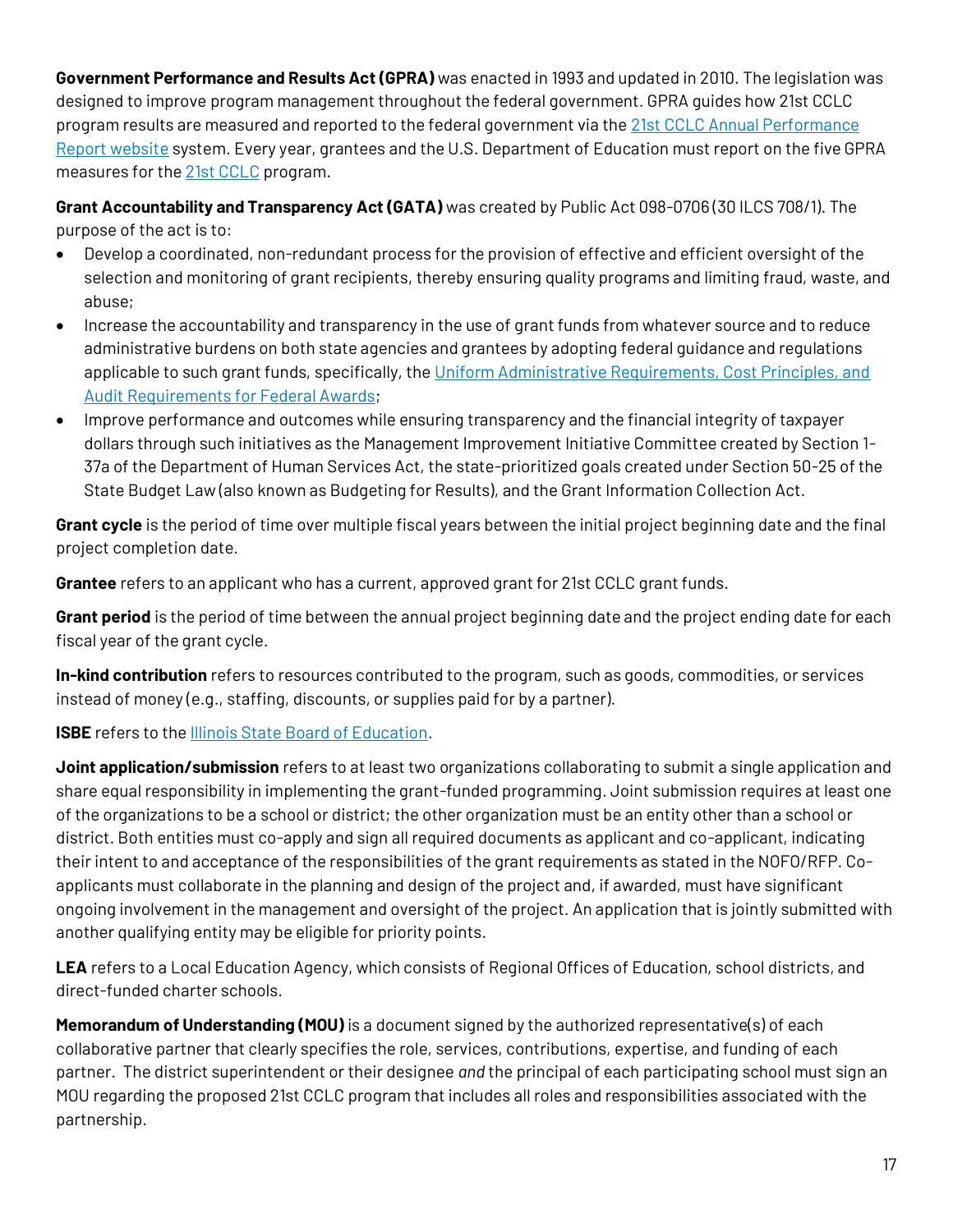**[Merit-Based Review Policy](https://www.isbe.net/Documents/Merit_Based_Review_Policy.pdf)** refers to a policy put in place by 2 CFR 200 and GATA legislation describing how competitive applications are received, processed, reviewed, and awarded. It also provides a process for appeals.

**NOFO/RFP** refers to a Notice of Funding Opportunity/Request for Proposals for a new 21st Century grant cohort. RFPs for all programs are posted on **[ISBE's Funding Opportunities](https://www.isbe.net/Pages/Request-for-Proposals.aspx)** website.

**Non-LEA** refers to nonprofit and for-profit agencies, city and county government, and community-based organizations (including faith-based organizations, private entities, private schools, and consortia of two or more of the above agencies).

**[Non-regulatory guidance](https://www2.ed.gov/programs/21stcclc/legislation.html)** is information that helps practitioners interpret legislation and regulations; it is not legally binding but used to guide decision-making for programs supported by the federal law.

**Original signature** refers to an original "wet" signature, using blue or black ink, from an authorized signee, designee, or co-applicant.

**Out-of-school time** is hours outside of the regular school day; they are often used for student enrichment activities that augment regular school-time instruction. Out-of-school time can occur before or after school, or in the summer.

**Partner** is a non-applicant/co-applicant entity that provides varying levels of support and/or enhancement to the grant-related programming. The support may come in multiple forms that include financial contribution, in-kind contribution, volunteer participation, or provision of program components directly connected to the fulfillment of the partner organization's mission. Both the co-applicant and partner relationships should include material in-kind contribution to the program, which should be clearly demonstrated in the content of the application.

**Performance measures** assess a program's progress on the implementation of strategies and activities. Performance measures should, in part, be selected because they will yield useful information for program improvement as well as to fulfil accountability requirements.

**Program elements** are the strategies and activities supporting attainment of outcomes reflecting progress toward the goal.

**Project director** is the point of contact between ISBE and a grantee. Project directors are responsible for meeting all reporting requirements and deadlines of the grant in addition to their daily responsibility for the 21st CCLC program (such as overseeing site coordinators, etc.).

[RCDTS code](https://www.isbe.net/Pages/RCDTS-Lookup.aspx) refers to the Region-County-District-Type code assigned by ISBE. The **ISBE Key to Coding Illinois** [Public School Districts and Schools](https://www.isbe.net/Documents/key_codes.pdf) document provides more information on the meaning of RCDTS codes.

**School(s) served** refers to the school(s) where students served by a 21st CCLC program attend during the regular school day. These schools must meet the eligibility requirements identified in the NOFO/RFP and be clearly identified in the approved application. Serving students not attending an indicated school served are considered serving non-eligible students. Applicants *must* coordinate with the school students attend to ensure connection between the school day and after-school programming.

**Site** is the *physical location* where grant-funded services and activities are provided to participating students and adults in the 21st CCLC program. All licenses, inspections and certification required to operate a 21st CCLC program must be for this location. The site may be a public school, a community-based location, a recreation facility, or other location that complies with the requirements identified in the NOFO/RFP.

**Site coordinator** has daily responsibility for a site and its staff. He/she facilitates the day-to-day running of programming at a specific location. The site coordinator reports to the project director.